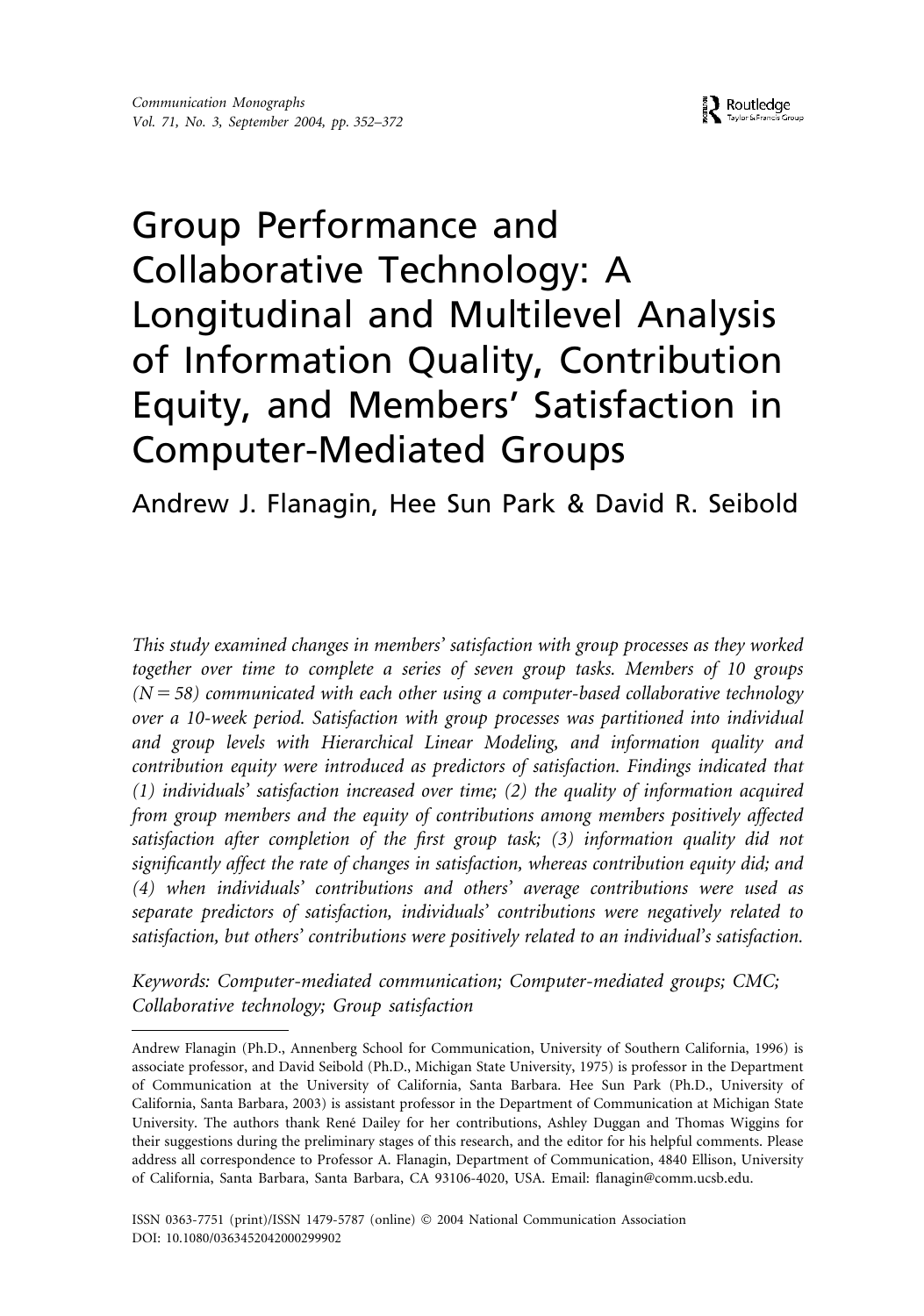Although research using single observations (Frey, 1994a), often of zero-history groups (Frey, 1994b), has generated significant findings on group behaviors and outcomes (see Hare, Blumberg, Davies, & Kent, 1994), it is difficult to make inferences regarding developmental aspects of group processes from these findings (McGrath, Arrow, Gruenfeld, Hollingshead, & O'Connor, 1993). Absent multilevel analyses, the effects of individual versus group differences also are difficult to discern (Poole, Keyton, & Frey, 1999). Furthermore, in view of a contemporary media environment that enables collaboration among group members who are often not colocated, the nature of communication and information sharing is undergoing fundamental shifts (Scott, 1999). This study seeks to address each of these important issues in research on group communication by invoking multilevel analyses of longitudinal groups working together through computer-mediated channels. The goal of this investigation is to examine a crucial outcome variable—members' satisfaction with group processes—as influenced by contribution equity and information quality, and as it unfolds over time within groups supported by collaborative technologies. Each of these issues is examined in turn.

#### **Collaborative Technology and Satisfaction with Group Processes**

Research on face-to-face (FtF) groups indicates that member satisfaction is vital to groups. For example, the satisfaction of group members is critical to group performance (Keyton, 1991; Shaw, 1981); performance suffers when members are dissatisfied and unable to remedy their problems (Maier, 1950; Shaw & Blum, 1965). In addition, Gouran (1973) has shown that member satisfaction is significantly affected by people's perception of their own and others' contribution to group problem-solving efforts, and that satisfaction in FtF groups also varies directly with network centrality and with cohesiveness.

Computer-based technologies have been developed to aid group meetings in the hope of facilitating group performance, especially decision quality, process efficiency, and members' satisfaction (Scott, 1999). New technologies provide greater speed and flexibility in communication among group members (Bickson, 1994; Morton, 1996) and have been shown to result in increased member satisfaction in both laboratory studies and organizational settings (e.g., Alavi, 1994; Lou & Scammell, 1996; Nunamaker, Briggs, & Mittleman, 1995; Palmer, 1998). Negative effects of collaborative technologies on satisfaction also have been reported, however (e.g., Carey & Kacmar, 1997; Straus & McGrath, 1994; Straus, 1997; Warkentin, Sayeed, & Hightower, 1997), in part because such technologies take time for users to learn (Orlikowski, 1993), are sometimes inadequate in handling information flow (Ciborra, 1996), and may not protect privacy (Ciborra & Patriotta, 1996). Thus, the effects of group communication technologies on group members' satisfaction with group processes are somewhat equivocal (for a review, see Scott, 1999).

To some extent inconsistent findings on the relationship between group communication technologies and satisfaction with group processes may be explained by examination of moderating variables such as group size (Benbasat & Lim, 1993) and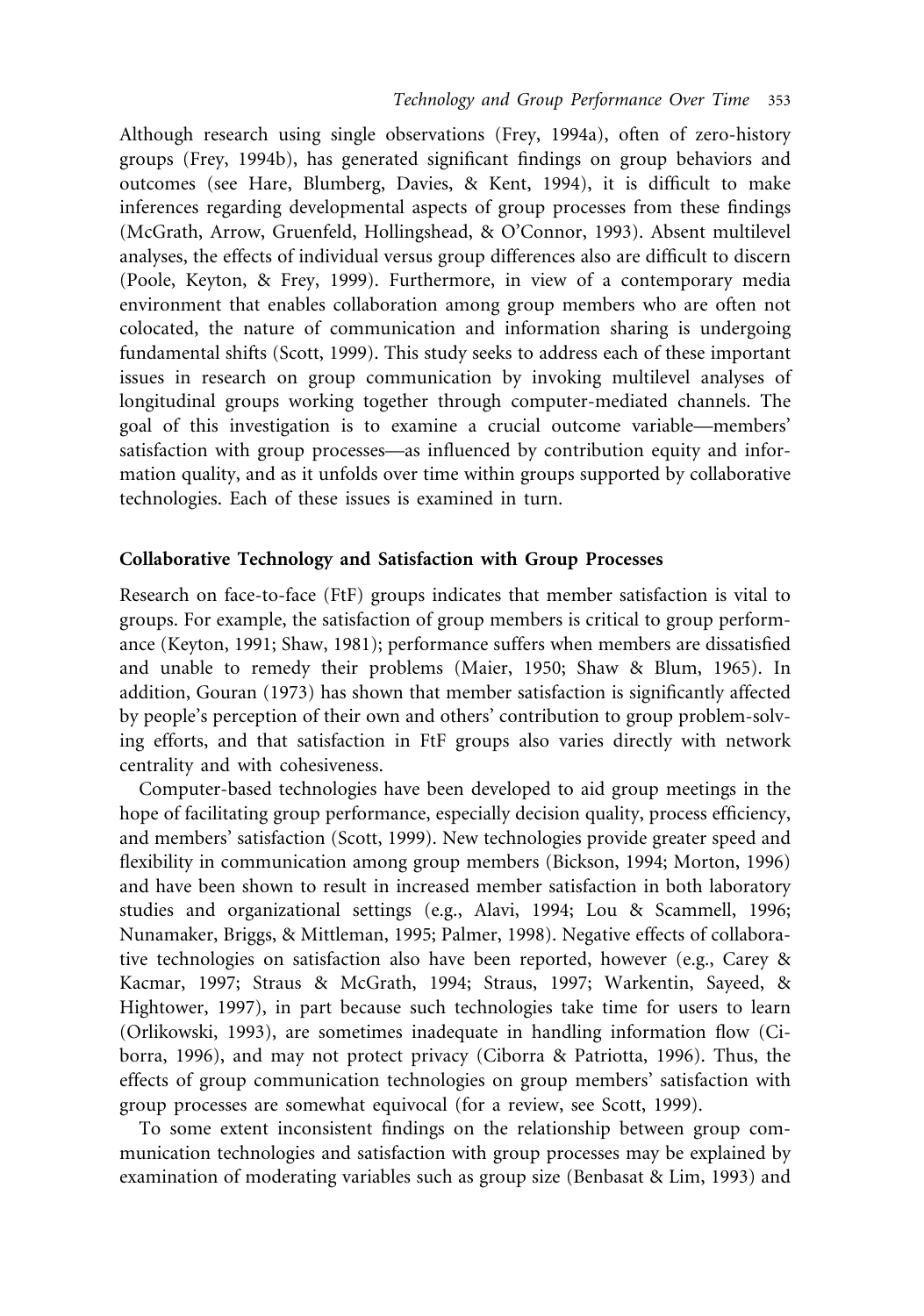members' experience with technologies (Hollingshead, McGrath, & O'Connor, 1993). Increases in either group size or familiarity with the use of the technologies generally lead to greater satisfaction. On the other hand, group members who do not adapt well to the use of collaborative technologies may become *less* satisfied over time. Thus, as members succeed or fail in familiarizing themselves with these technologies and getting along well with other group members, groups using collaborative technologies may be more or less satisfied with group processes in completing group tasks.

Notwithstanding these potential moderating factors, members' satisfaction with group processes—including in computer-mediated groups (CMG; Scott & Easton, 1996)—may hinge on perceptions of whether one belongs to a group whose members contribute equally (Gouran, 1973), or on perceptions of contribution equity among members. Satisfaction with group processes also may depend on how well group members interact with one another during group work (Shaw, 1981), especially in the form of the quality of information exchanged, a particularly relevant issue in computer-mediated groups (Olaniran, 1996). Finally, member satisfaction may vary over time as a result of these and other factors, such as performance and satisfaction at prior times (Poole et al., 1999). These potential determinants of member satisfaction in CMGs are examined in the following three sections, and three research questions are posed that undergird this investigation.

# **Contribution Equity in Group Work**

Members' satisfaction with group processes may depend to some degree on contribution equity across group members. In general, the perception of equity in contribution is positively associated with greater satisfaction (Dittrich & Carrell, 1979; Kalleberg & Griffin, 1978; Wall & Nolan, 1987), although much less is known about this relation in computer-mediated groups working over time. According to equity theory, people assess their investments in relation to those of relevant others, and perceptions of equity or inequity motivate emotions and behaviors (Adams, 1965). More specifically, when people perceive that their contribution is unbalanced, relative to others' contributions, they experience inequity, which leads to a negative affective state.

As group members' perceptions of their own effort relative to other group members become more evenly distributed, group members may report greater and easier interaction among group members (Wittenbaum & Stasser, 1998). Although computer-mediated communication technologies and time affect participation in small groups, participation equalization findings might be limited to initial, or early, group meetings (Bonito & Hollingshead, 1997). As group members accumulate more experience working as a group, participation patterns may change (Contractor & Seibold, 1993) and contribution equity may shift as well, in several ways. Groups in which members contribute equally their effort and time for group work may see more benefits from using collaborative technologies and be more satisfied than groups in which there are widely varying degrees of contribution. On the other hand,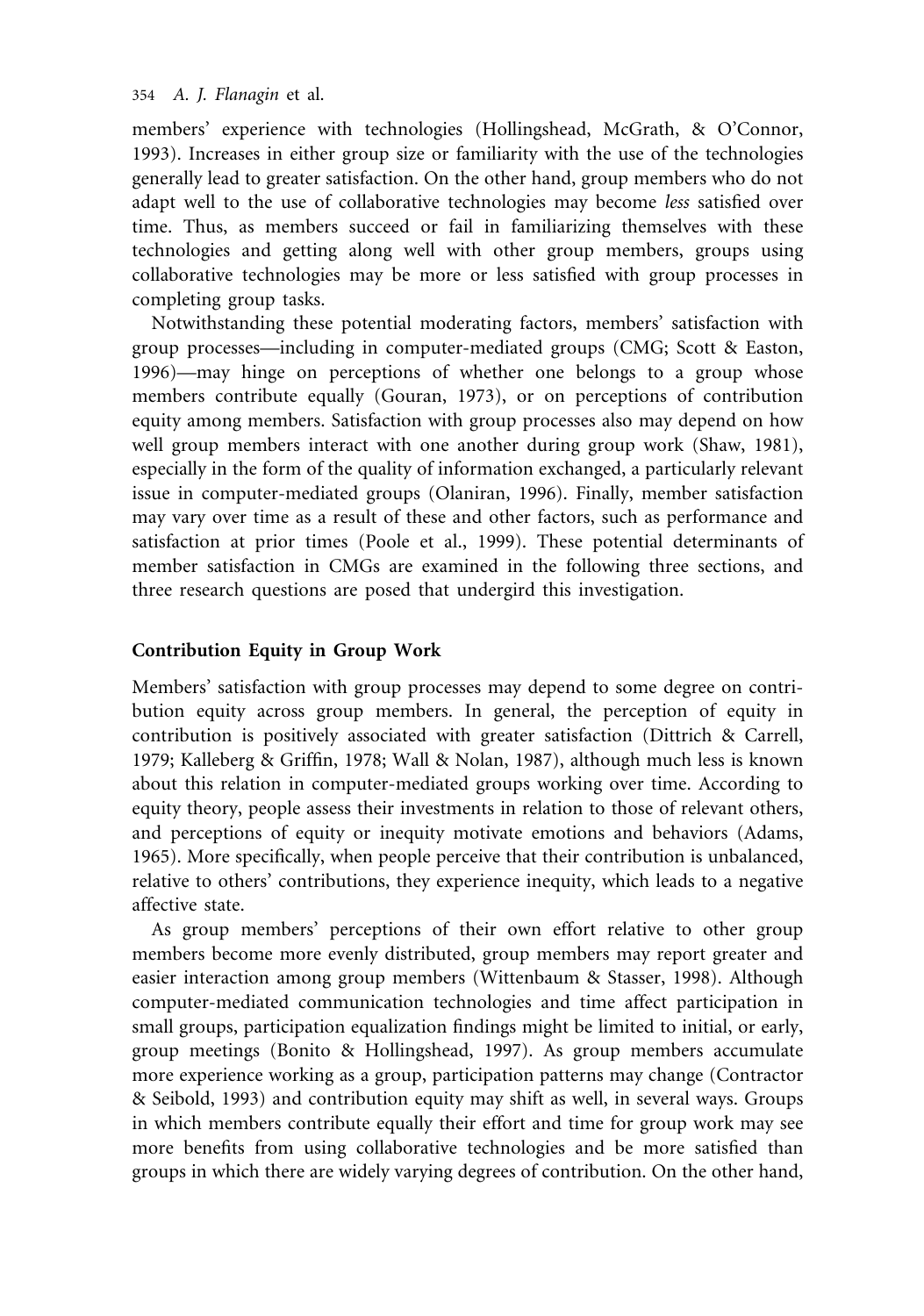it is possible that members of equitable groups become increasingly dissatisfied over time with their group processes, whereas members of inequitable groups become more satisfied. In order to determine the role of contribution equity and its relation to initial versus long-term satisfaction with group processes over time, group processes in technologically supported groups must be examined longitudinally (Scott, 1999).

#### **Quality of Information and Group Performance**

Research shows that the use of technology to support group processes can improve the quality of information and group decisions (Sharda, Barr, & McDonnell, 1988; Steeb & Johnson, 1981; Valacich, Paranka, George, & Nunamaker, 1993). More generally, the quality of information that group members are able to acquire from one another is important to the satisfaction of group members (Gouran, 1973) and is essential for successful group outcomes (Gouran, Brown, & Henry, 1978). And, when group members perceive that they receive information of high quality from their fellow team members, they may feel more strongly that their group is being productive and thus become more satisfied with group processes overall.

Perceptions of the quality of information acquired using collaborative tools, however, may affect levels of satisfaction with group processes in complex ways (Brashers, Adkins, & Meyers, 1994). When long-term groups complete their first task together, it is likely that the quality of information acquired influences their initial satisfaction with group processes. On one hand, the perception of the quality of information acquired can have a monotonic relationship with satisfaction over time (i.e., the relationship between the perception of information quality and satisfaction may stay the same). On the other hand, the quality of information acquired may be related to changes in the varying rate of satisfaction: group members may be satisfied or dissatisfied with group processes more or less rapidly, depending on the quality of information they acquire, which could influence long-term satisfaction.

#### **Longitudinal Analysis of Group Communication and Satisfaction**

These issues suggest two methodological problems that have beset group communication research: a heavy reliance on one-time observation of groups and the tension between individual-level versus group-level analyses (Poole et al., 1999). These issues have combined to limit researchers' ability to uncover important group processes as they unfold over time and simultaneously at the individual and group levels.

#### *Over-Time Analysis*

Although calls for longitudinal studies of group interaction processes have been numerous, over-time group research has been scarce (Scott, 1999). Furthermore, reliance on single observations of group communication has troubled group communication researchers, and the importance of conducting studies over time has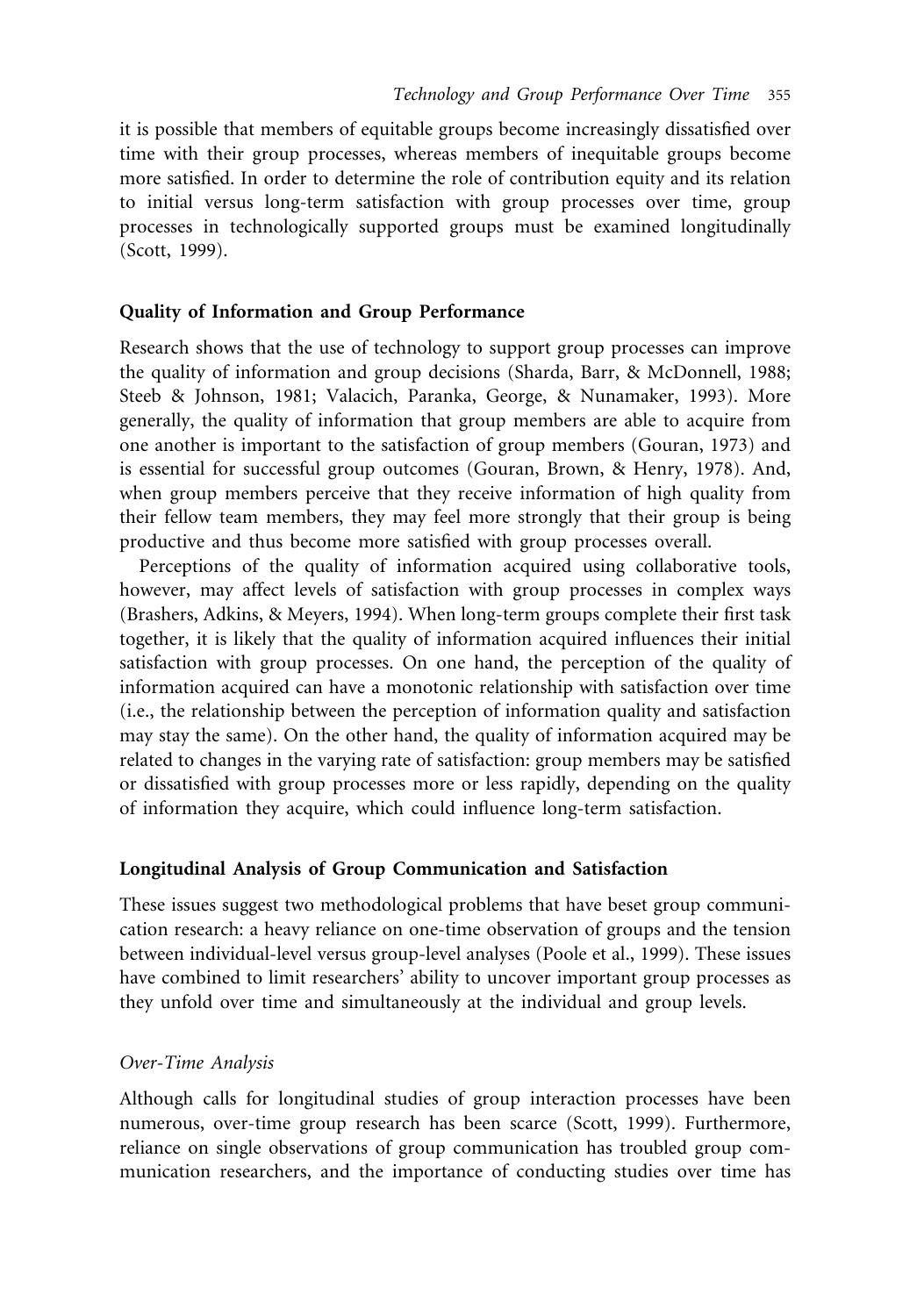been stressed repeatedly (e.g., Bales & Strodtbeck, 1951; Bormann, 1970; Cragan & Wright, 1990; Frey, 1994a, 1994b; Poole, 1983a; Poole et al., 1999). Over-time analysis is especially necessary in studies examining transitions in task groups (Gersick, 1988, 1989), models of group decision development (e.g., Fisher, 1970; Poole, 1983b; Poole & Roth, 1989), and general perspectives on group development related to time (McGrath, 1993; McGrath et al., 1993; Mennecke, Hoffer, & Wynne, 1992). Accordingly, researchers have begun to examine over-time influences in roles and relationships (Contractor, Seibold, & Heller, 1996), patterns of decision making (Corfman, Steckel, & Lehmann, 1990), and technology use (McGrath, 1993; Poole & DeSanctis, 1990). Further application of over-time analysis, as well as development of dynamic or process theories, provide the potential to expand inference beyond simple correlational techniques and to examine the effects of time lags on causal influences among variables (Monge, 1990).

Satisfaction with group processes can change over time (Olaniran, 1996). Some groups become satisfied with their group processes faster than other groups, and differences exist in the nature of this satisfaction, particularly as it unfolds over time. Therefore, conducting multiple observations in a sufficiently long period is necessary if researchers are to pinpoint the reasons for such change and capture the development (or deterioration) in group processes.

## *Multilevel Analysis*

Despite the strengths of individual- and group-level analyses, group-level analysis overlooks how individual characteristics interact to affect group-level constructs, whereas individual-level analysis violates the statistical assumption of independence when individuals are nested in their respective groups (Poole et al., 1999). Discussions of unit of analysis problems (e.g., Glick & Roberts, 1984; Glisson, 1987; Hopkins, 1982; Hox & Kreft, 1994; Hoyle & Crawford, 1994; Morran, Robison, & Hulse-Killacky, 1990; Sirotnik, 1980; Tetlock, 1986) have noted that the group as a whole, or the individuals within groups, or both, can be the proper unit of analysis, depending on the theoretical constructs invoked. Problems occur when variables from the group level are disaggregated at the individual level, when variables from the individual level are aggregated at the group level, or especially when the findings from such analyses are not carefully interpreted (Hox & Kreft, 1994). Furthermore, focusing on only one level at a time is problematic because variables from different levels can interact with each other to explain specific outcome variables. For most statistical analyses it is misleading to assume that individuals nested in a group behave independently of each other.

One way to deal with the unit of analysis problem is to use multilevel analyses, which enable researchers to discern variations at both group and individual levels. Hierarchical Linear Modeling (HLM; Nezlek & Zyzniewski, 1998; Pollack, 1998) enables researchers to simultaneously examine individual-level and group-level variables, as well as the relationship between them, in hierarchical data structures in which individuals are nested in groups. For a two-level model the lower level can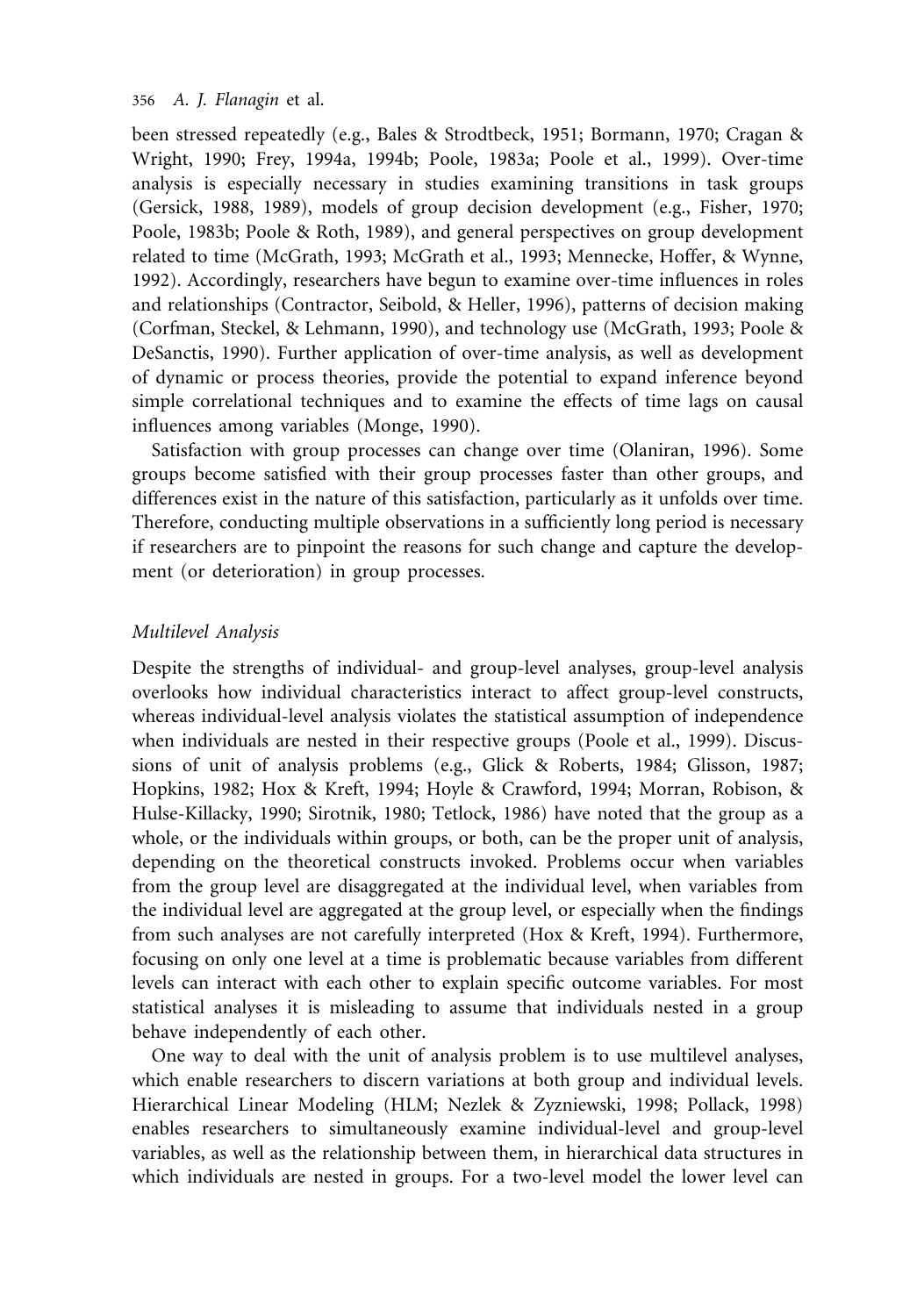focus on individual-level variables (e.g., gender, individual communication style) and the higher level can focus on group-level variables (e.g., mixed-sex versus same-sex groups, group norms). Especially with over-time analysis, a three-level model also can be developed, treating repeated observations of individuals as the first level because the multiple observations of an individual are nested within the person. Individuals and groups comprise the second and third levels. The major advantages of HLM are that cross-level effects can be modeled and that the variance-covariance among a set of individual-level variables can be decomposed into within- and between-group components (Bryk & Raudenbush, 1992).

#### **Research Questions**

In order to address these theoretical and methodological issues this study uses HLM (Bryk & Raudenbush, 1992) to analyze longitudinal observations of individuals' satisfaction with group processes. More specifically, this study investigates groups using collaborative technologies for an extended period of time, by examining the impact that contribution equity and information quality have on satisfaction with group processes. First, changes over time in individuals' satisfaction with group processes are analyzed. Second, the extent to which these changes can be explained by constructs at the individual-level and the group-level are examined. In particular, how changes in group members' satisfaction are influenced by equity in contribution to group work and by the quality of information that individuals acquire with the use of collaborative technologies are assessed. Toward these ends the following three research questions are posed:

RQ1: In computer-mediated groups how much variance in members' satisfaction is explained separately by individual-level and group-level analyses?

RQ2: In computer-mediated groups does group members' satisfaction change over time?

RQ3: In computer-mediated groups what effects do (a) contribution equity and (b) information quality have on satisfaction with group process over time?

#### **Method**

#### *Collaborative Technology and Participants*

Participants were advanced college students (juniors and seniors) enrolled in an undergraduate course focusing on collaborative technologies in contemporary organizations  $(N = 58)$ . Participants in this research used a custom-designed, computerbased software application that was delivered via the Internet. This technology was modeled after group support systems used in contemporary organizations and was designed to support members working together in online groups. The system provided a range of options to support group teamwork. Users were able to access self-generated reference material and to work together by way of asynchronous,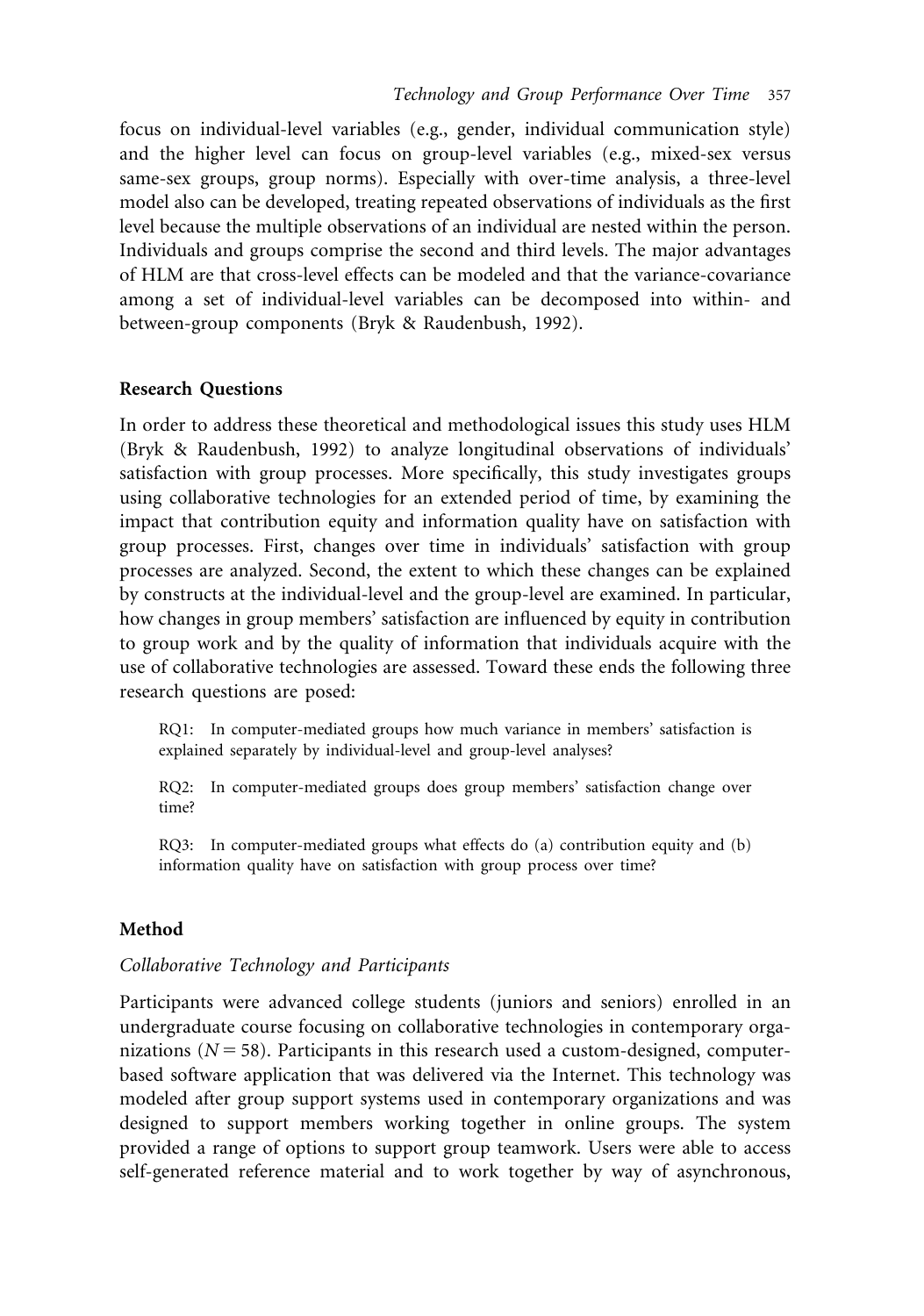text-based communication and information-sharing features. More specifically, users could assemble information to complete tasks and then share it with members of their group either by sending electronic messages to any combination of members or by placing information in a common database. In addition to these communication and information-sharing functions the technology enabled group members to work on jointly authored documents to fulfill group work requirements. Tasks completed by group members required wide-scale participation over extended periods of time and were the sole basis for evaluation in the course. Thus, tasks were interdependent, purposeful, the basis for meaningful rewards, and substantially resembled organizational work tasks. Prior to using the system for group work, all users attended mandatory training and were allotted time to experiment with the technology.

# *Procedure*

Participants were randomly assigned to groups of between five and seven members with whom they worked for 10 weeks using the collaborative technology already described. Forty-one females (71%) and seventeen males (29%) formed 10 groups, all of which were mixed-sex (although the majority membership of each group was female). Group membership remained the same for the duration of their time together, except for the early attrition of a few members (which occurred prior to data collection). Upon completion of each of seven group tasks, participants completed a comprehensive online survey that asked them to assess their experiences and perceptions of the previous task. They were required to complete this survey before beginning the next task.

Group members were identified to one another only by non sex-specific pseudonyms, which were selected after pretests of the sex neutrality of these names. Participants thus did not know the actual identity of the other members of their own group, nor did they know the user identification names of members from groups other than their own. In this manner participants worked with a stable group of people whose identity and attendant cues (sex, appearance, etc.) were anonymous for the duration of their working relationship. Thus, participants experienced "partial anonymity" or that condition in which "either a source cannot be individually specified or when there is not a high level of knowledge about a source" (Anonymous, 1998, p. 391).

#### *Measures*

Due to its inverse of contribution equity as a theoretical construct, and because measures of equity are based on discrepancy scores, *contribution inequity* is used to describe the operationalization of equity. Moreover, inequity can be conceptualized as a group-level as well as an individual-level variable. Therefore, both group-level contribution inequity and individual-level contribution inequity were derived.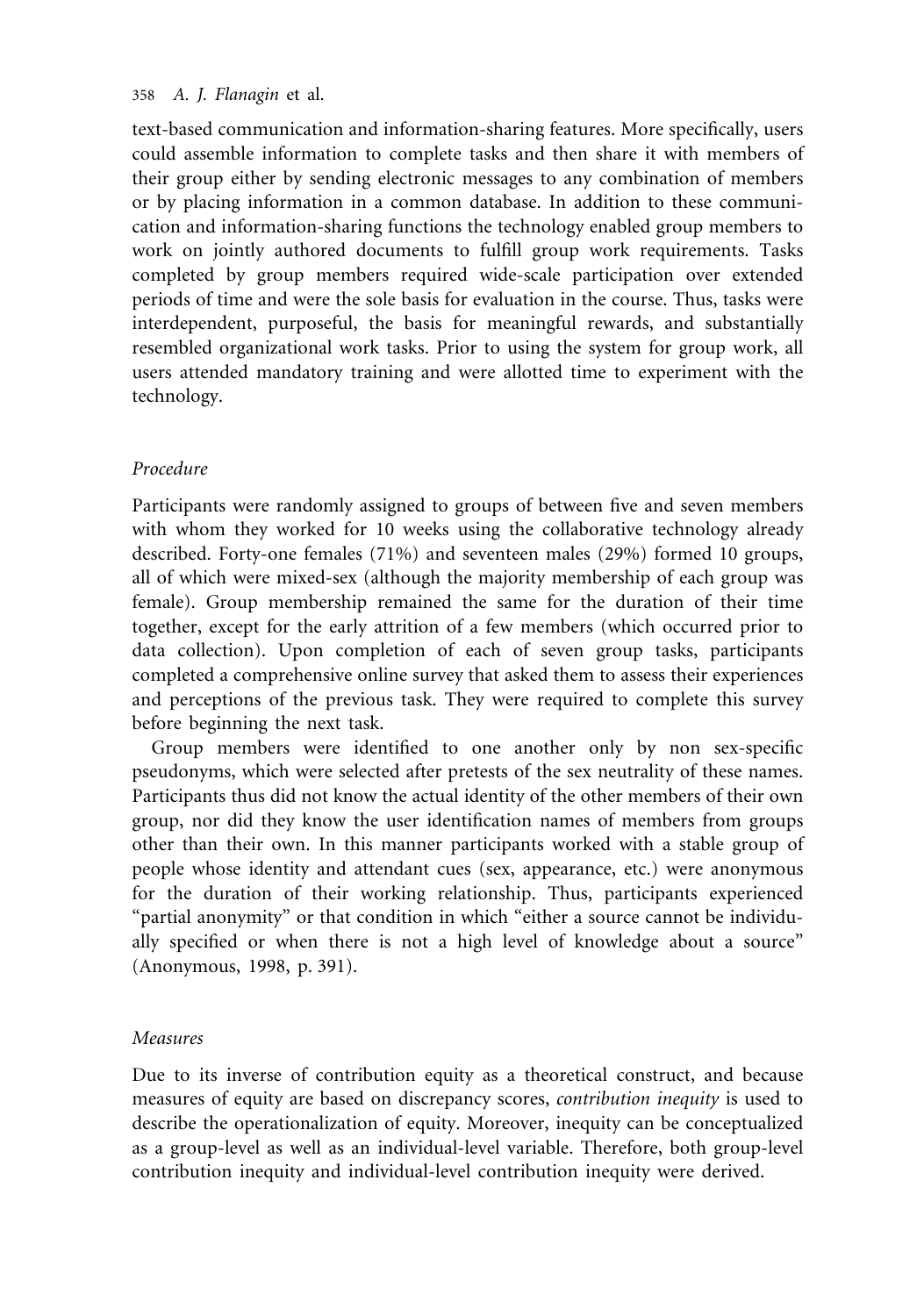#### *Group-level contribution inequity*

Inequity in groups was calculated by comparing group members' ratings of every member of their group on the extent of their contribution in the completion of the task. In this fashion each group member's assessment of an individual's contribution was used to obtain a single contribution score for each person. If group members' contributions equaled the average contribution of others, their score was equal to one. If group members contributed less than other group members, their score was less than one. If group members contributed more than other group members, their score was more than one. Thus, if every member in a group contributed almost equally, there would be very small variance across individual contribution assessments. On the other hand, large discrepancies in group members' contributions would result in large variance across individual contribution assessments. The average variance across the tasks represents group-level contribution inequity (named GROUP INEQUITY in the following analyses), where higher values indicate less contribution equity (i.e., higher contribution inequity) within a group.

# *Individual-level contribution inequity*

After completing each group assignment, all group members estimated their own contribution, as well as the contributions of every other group member, by allocating a percentage of perceived contribution to each person (total allocations summed to 100%). Ratings for all members were then averaged across the tasks. Individual-level contribution inequity (named IND INEQUITY in the following analyses) was operationalized as a difference between individuals' ratings of their own contribution and the average of their ratings of others' contributions. Thus, the greater the discrepancy, the less equity (i.e., the higher the contribution inequity, in terms of one's contribution exceeding others' contributions). Approximately 80% of the discrepancy scores for the seven tasks were positive, indicating that the majority of the participants perceived that their contributions were greater than those of their fellow group members.

#### *Quality of information acquired*

Quality of information acquired (named QUALITY in the following analyses) was measured by a series of items asking about the accuracy, currency, availability, and relevance of information that people in their group provided using the collaborative technology. Averaged over tasks 1 to 7 the reliability (Cronbach's alpha) of the four measures of information acquired was .84.

#### *Satisfaction with group process*

Satisfaction with group process was measured by four items assessing decision fairness, decision coordination, satisfactory work, and choice confusion (reverse coded), which were based in part on items from Green and Taber (1980). The satisfaction measures were judged on a five-point Likert-type scale bounded by "very dissatisfied" and "very satisfied" such that high values on satisfaction assessment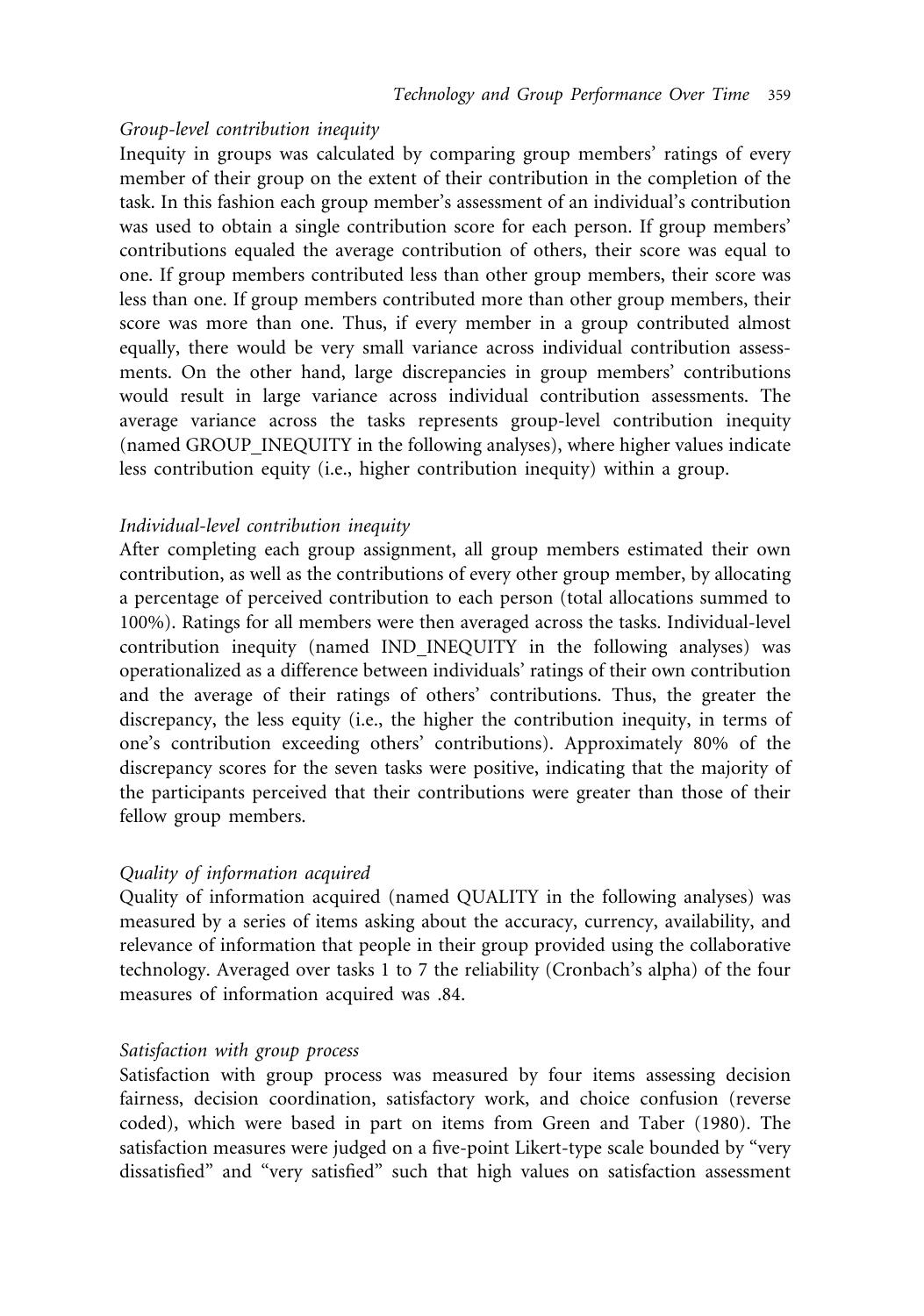measures indicate high satisfaction. Averaged over tasks 1 to 7 the reliability (Cronbach's alpha) of the four measures of satisfaction with group processes was .83.

# *Hierarchical Linear Modeling*

Because this study focused on estimating how individuals' satisfaction with group processes is influenced by the group to which they belong, a method was used that is designed for such situations—Hierarchical Linear Modeling (HLM; Bryk & Raudenbush, 1992). The HLM model presented here has a three-level nested structure: multiple individual reports over time nested in those individuals, who are, in turn, nested in groups.

To examine individual as well as group change over time, level 1 measures individual change over time. This level, known as the within-individual level, allows satisfaction to vary for each individual across the seven time periods. Level 2 of the model measures differences between individuals within groups. Here, each individual's initial status and change are predicted as a function of individual-level variables. Level 3 of the model measures differences between groups. At this level differences among groups in average change rates and means of satisfaction, contribution inequity, and information quality are examined.

# **Results**

At the first stage of the analysis a *three-level model* is developed in order to examine individual-level and group-level variances in individuals' satisfaction with group process and to find if individual-level and group-level predictors account for the variances. QUALITY and GROUP INEQUITY are specified as predictors in this stage. The second stage of the analysis involves the development of a *two-level model* with QUALITY and IND INEQUITY, as well as two additional predictors, an individual's own contribution (MY CON) and others' contributions (OTHER CON).

# *Three-Level Model*

Three steps of a three-level model development are presented in this section. Each step of the model development addresses each of the three research questions. First, a fully unconditional model (i.e., no predictors at any level) is used to examine how much variance in the outcome variable (satisfaction with group processes) is explained by each level. Second, an unconditional model (i.e., TIME POINT as a predictor in level 1 and no predictors at levels 2 and 3) finds how much temporal variation exists in level 1 (7-point time observations) and how much variation in intercept (initial satisfaction after the first task completion) and slope (the rate of change in satisfaction over time) can be explained by levels 2 and 3. Finally, a conditional model introduces QUALITY and GROUP INEQUITY as level 2 and level 3 predictors, respectively.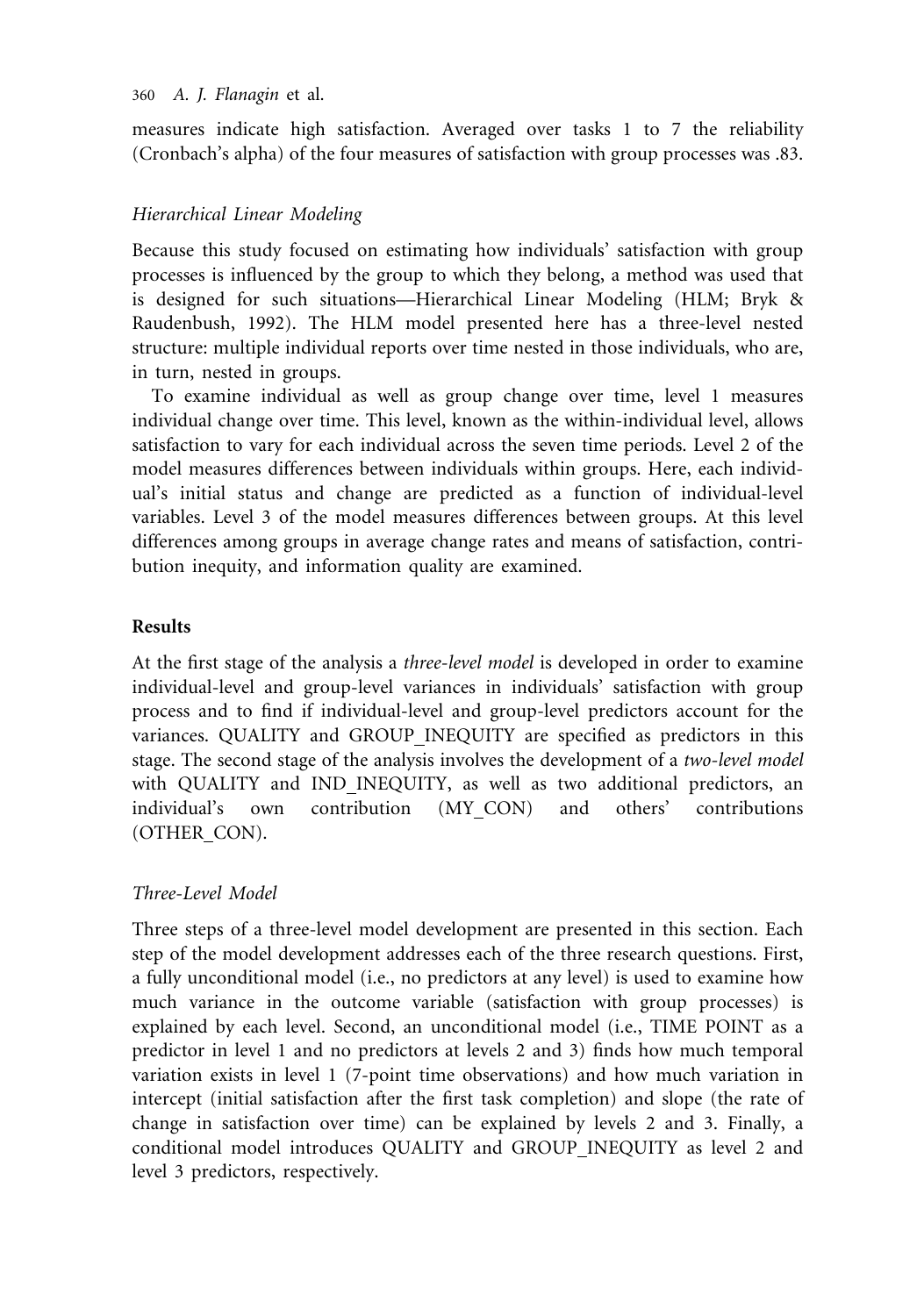| Fixed effect                     | Coefficient           | SЕ                                                    | t-ratio | df       | $p$ -value |
|----------------------------------|-----------------------|-------------------------------------------------------|---------|----------|------------|
| Average group<br>mean            | 3.77                  | 56.98<br>0.07                                         |         | 9        | < 0.001    |
| Random effect                    | Variance<br>component | Variance<br>decomposition<br>(percentage<br>by level) | df      | $\chi^2$ | $p$ -value |
| The observed<br>status (level 1) | .366                  | 77.38                                                 |         |          |            |
| Individual<br>(level 2)          | .088                  | 18.60                                                 | 48      | 129.73   | < 0.001    |
| Groups (level 3)                 | .019                  | 4.02                                                  | 9       | 17.89    | .04        |

**Table 1** Three-Level Analysis (Fully Unconditional Model)

*The one-way ANOVA (fully unconditional model)*

The first research question asked how much variance in satisfaction is explained separately by individual-level and group-level analyses. The one-way ANOVA with random effects provides useful preliminary information about how much of the variation in the outcome lies at the first level (within an individual), at the second level (between individuals), and at the third level (between groups), and about the reliability of individuals' and groups' sample mean as an estimate of its true population mean.

For the level 1 (within-individual) model the observed status for each time is modeled as a function of an individual's mean status across all times plus a random error equal to the deviation of the observed status from the individual mean. For the level 2 (between-individual) model each individual mean is viewed as an outcome of mean group satisfaction plus the deviation of the individual mean from the group mean. Within each of the groups the variability among individuals is assumed to be the same. The level 3 (group-level) model presents the variability among groups. The group means vary randomly around a grand mean and a random group effect, that is, the deviation of a group's mean from the grand mean. In all cases, the random effects are assumed to be normally distributed with a mean of 0. Table 1 reports the results. In a fully unconditional model there is only one fixed effect, which in this case is the average group mean. Reliabilities of the level 1 coefficient and the level 2 coefficient were .63 and .44, respectively.1

In estimating the proportion of variation that is within individual, between individuals in groups, and among groups, the variation of each level was divided by the total variation  $(.366 + .088 + .019 = .473)$ . In response to RQ1, the largest percentage (77.38%) lies within individuals (i.e., at level 1), a small, but substantial, percentage (18.60%) lies between individuals within groups (i.e., at level 2), and only a trivial portion (4.02%) lies between groups (i.e., at level 3). Both of these smaller variations between individuals and between groups are statistically significant, however, as indicated in the second panel of Table 1.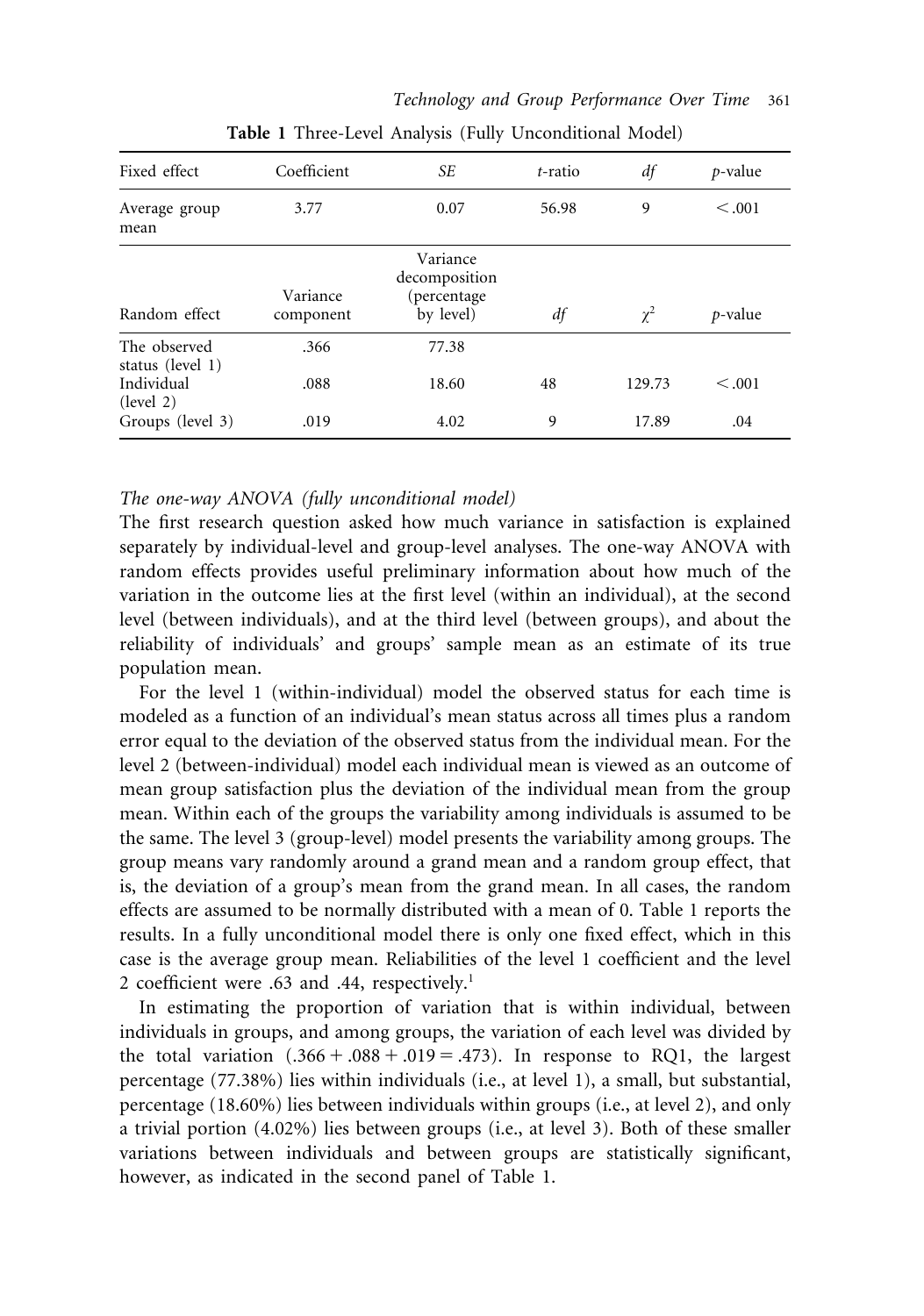| Fixed effect                                                            | Coefficient | SE                                    | t-ratio        | df               | p-value            |  |
|-------------------------------------------------------------------------|-------------|---------------------------------------|----------------|------------------|--------------------|--|
| Average initial                                                         | 3.43        | 0.11                                  | 32.23          | 9                | < 0.001            |  |
| status<br>Average change<br>rate                                        | 0.11        | 0.02                                  | 5.22           | 9                | < 0.001            |  |
| Random effect                                                           |             | Variance component                    | df             | $\chi^2$         | $p$ -value         |  |
| Level 1<br>Temporal variation<br>Level 2 (individuals<br>within groups) |             | .260                                  |                |                  |                    |  |
| Individual initial status<br>Individual initial<br>change rate          |             | .203<br>.009                          | 48<br>48       | 118.58<br>104.58 | < 0.001<br>< 0.001 |  |
| Level 3 (between groups)                                                |             |                                       |                |                  |                    |  |
| Group mean status<br>Group mean change                                  |             | .057<br>.002                          | 9<br>9         | 19.75<br>15.27   | .02<br>.08         |  |
| level-1 coefficient                                                     |             | Percentage of variance between groups |                |                  |                    |  |
| Initial status<br>Change rate                                           |             |                                       | 21.92<br>18.18 |                  |                    |  |

**Table 2** Three-Level Analysis (Unconditional model at Levels 2 and 3)

# *Unconditional model*

The second research question asked if group members' satisfaction levels with group processes change over time. With this unconditional model temporal variations in group members' satisfaction are examined. Individual change trajectories, which are predicted by temporal variation in satisfaction from the first task to the last, comprise level 1 of the model, the variation in change parameters among individuals is captured in level 2 of the model, and the variation among groups is represented in level 3 of the model. The results presented in Table 2 indicate a positive overall change rate averaged across all individuals and groups. Reliabilities for intercept and slope at level 2 were .627 and .484, respectively. Reliabilities for intercept and slope at level 3 were .503 and .339, respectively.

Of more substantive interest was the decomposition of the variance in individuals' satisfaction and change rates into their within- and between-groups components. The estimates for the variance components appear in the second panel of Table 2. The  $\chi^2$  statistics accompanying these variance components indicate significant variation among individuals within groups for initial status and change rates and significant variation between groups for mean status. The change rate between groups was not statistically significant, however.

With TIME POINT as a variable to account for variance among multiple reports of satisfaction with group processes, it is possible to estimate how much variance individual-level and group-level analyses explain in the initial status of satisfaction (the intercept) and the change rate of satisfaction over time (the slope). By comparing the level 1 variance components in Tables 1 and 2, it was determined that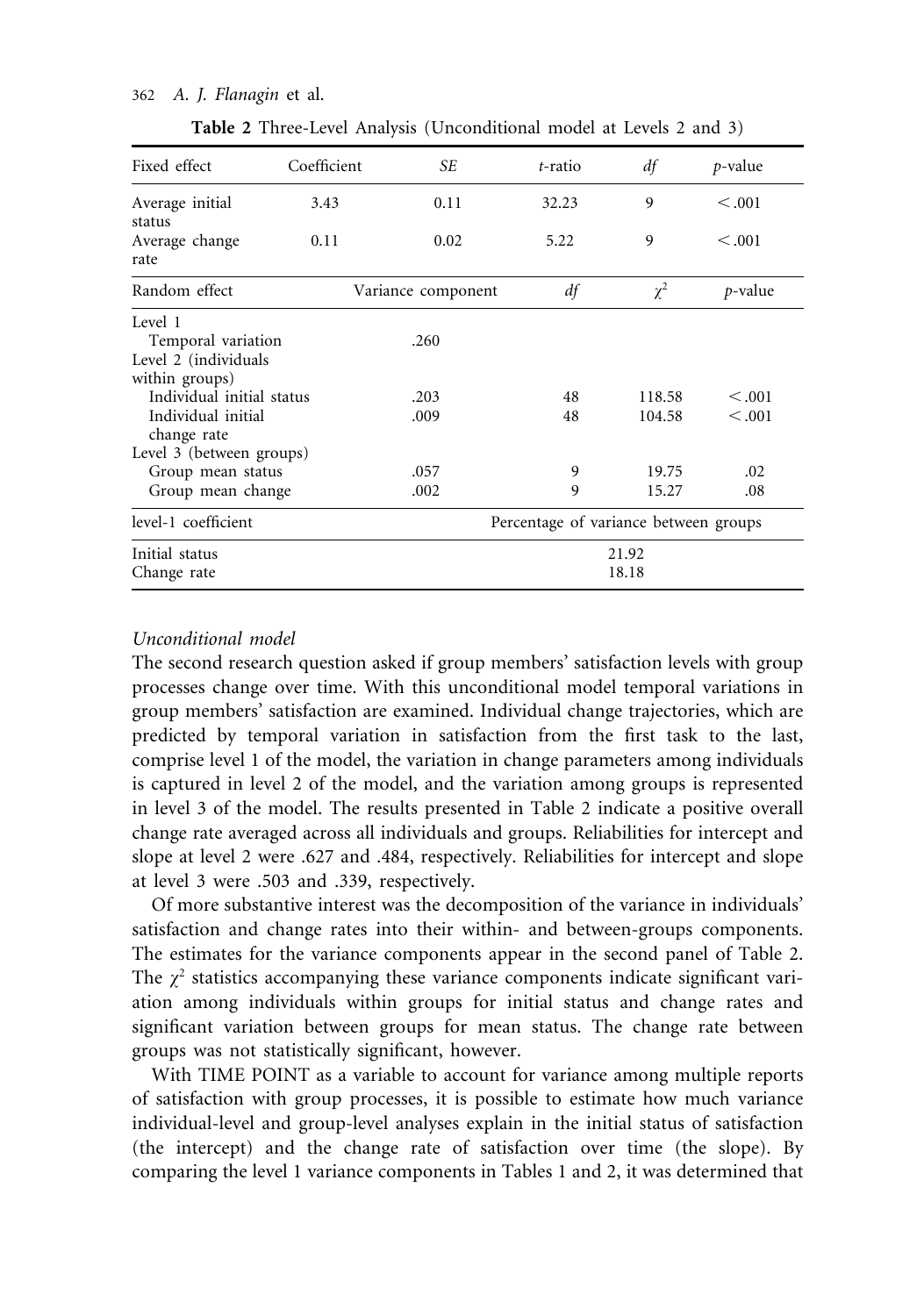the introduction of temporal variation in the model accounted for an additional 28.96% of the variance in level 1 ([.366–.260]/.366; recall also that level 1 accounted for 77.38% of the variance in the outcome variable). Based on these variance components estimates, as reported in the second panel of Table 2, one can also compute the percentage of variation that lies between groups for both initial status and change rate. As indicated in the third panel of Table 2, approximately 22% of the variance in initial status lies between groups, and therefore approximately 78% of the variance in initial status is between individuals. For change rate, approximately 18% of the variation is between groups, and approximately 82% of the variance is between individuals.<sup>2</sup> It seems that individual differences in satisfaction with group processes are greater than group differences.

#### *Conditional model (intercept- and slope-as-outcomes model)*

Having examined variance decomposition at each of the three levels, an exploratory model was considered that allows estimation of the separate effects of the quality of information acquired (QUALITY) and inequity in contribution (GROUP INEQUITY) in order to answer Research Questions 3a and 3b. Building on the previous model, QUALITY and GROUP INEQUITY were introduced as separate predictors at the second and third levels, respectively. At level 2 expected individual status (or rate of change) was modeled as a function of mean initial group status (or change rate), the deviation of the individual mean from the group mean, and QUALITY. At level 3 the group means are viewed as a function of the overall mean initial status (the grand mean), the deviation of the group mean from the grand mean, and GROUP INEQUITY. Results show that GROUP INEQUITY as a group-level variable did not significantly account for the variation in initial status and rate of change in satisfaction with group processes, whereas QUALITY as an individual-level variable did.

#### *Two-Level Model*

Although the variation of satisfaction with group processes was statistically significant in the group level (level 3), that level accounted for only about 4% of the variance in satisfaction with group processes. Additionally, for initial status and change rate in level 2, group level accounted for only about one-fifth of the total variation (versus four-fifths of the variation explained by individual level). Furthermore, GROUP INEQUITY did not have any statistically significant variance in the group level's one-fifth of the total variation. Thus, a two-level model was developed that focused on level 1 and level 2 only, without regard to group differences. Two predictors (QUALITY and IND\_INEQUITY) will be introduced at level 2 to explain initial status (i.e., intercept) and change rate (i.e., slope) at level 1. Table 3 presents the descriptive statistics for each variable. First, the unconditional model is developed.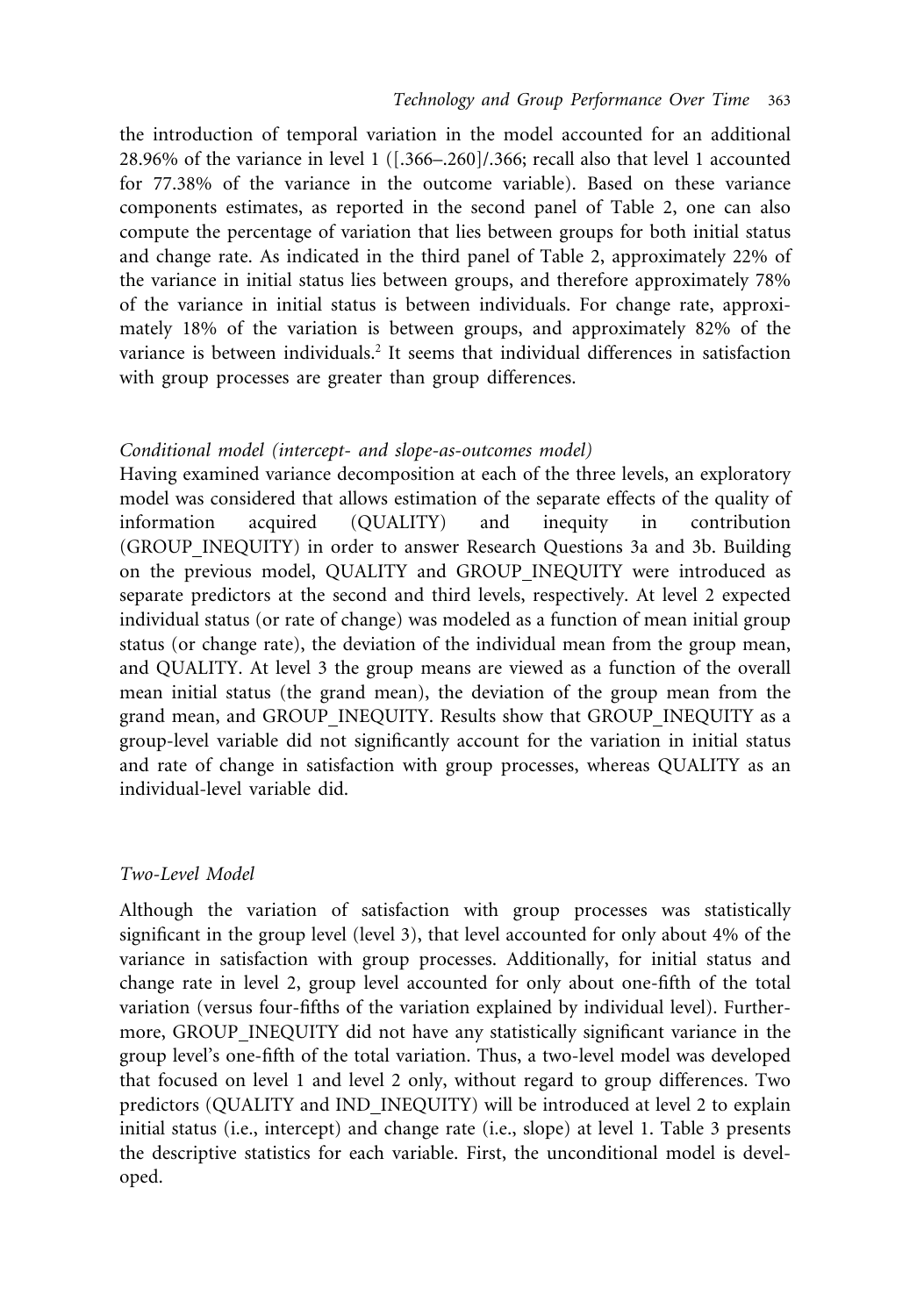| Variable name                  | N   | Mean | SD   | Minimum | Maximum |  |
|--------------------------------|-----|------|------|---------|---------|--|
| Level 1 descriptive statistics |     |      |      |         |         |  |
| Time point                     | 406 | 3.00 | 2.00 | 0.00    | 6.00    |  |
| Satisfaction                   | 406 | 3.77 | 0.69 | 1.00    | 5.00    |  |
| Level 2 descriptive statistics |     |      |      |         |         |  |
| <b>OUALITY</b>                 | 58  | 4.08 | 0.44 | 3.29    | 5.00    |  |
| IND INEQUITY                   | 58  | 1.13 | 1.89 | $-1.67$ | 8.11    |  |

**Table 3** Descriptive Statistics of Variables

#### *Unconditional model*

Level 1 of the model is comprised of individual change trajectories predicted by temporal variation in satisfaction from the first task to the last, as before. At level 2 expected status and change rate are modeled as functions of mean initial status plus the deviation of individuals' satisfaction scores.

As reported in Table 4 the estimated mean intercept and mean change rate for satisfaction with group processes were 3.44 and 0.11, respectively. These data indicate that the average satisfaction score after the first task completion was 3.44 and that individuals were increasing their satisfaction by an average of 0.11 for each task completed during the seven time periods. Both the mean intercept and change rate have large *t*-test values indicating that both parameters are necessary for describing the mean change rate.

The estimates for the variance of individual change rate parameters were 0.268 and 0.011, respectively. As shown in Table 4 the variations were statistically significant, indicating that there are significant variations among individuals' initial satisfaction levels and change rates. Modeling each parameter as a function of individual-level variables is thus warranted. Reliabilities for the intercept and slope were .689 and .535, respectively.

| Fixed effect                                   | Coefficient             | SЕ       | t-ratio          | df | $p$ -value         |  |
|------------------------------------------------|-------------------------|----------|------------------|----|--------------------|--|
| Mean initial<br>status                         | 3.44                    | 0.08     | 42.38            | 57 | < 0.001            |  |
| Mean change<br>rate                            | 0.11                    | 0.02     | 6.06             | 57 | < 0.001            |  |
| Random effect                                  | Variance<br>component   | df       | $\chi^2$         |    | $p$ -value         |  |
| Initial status<br>Change rate<br>Level 1 error | 0.268<br>0.011<br>0.260 | 57<br>57 | 183.56<br>122.57 |    | < 0.001<br>< 0.001 |  |

**Table 4** Linear Model of Change in Satisfaction with Group Processes (Unconditional Model)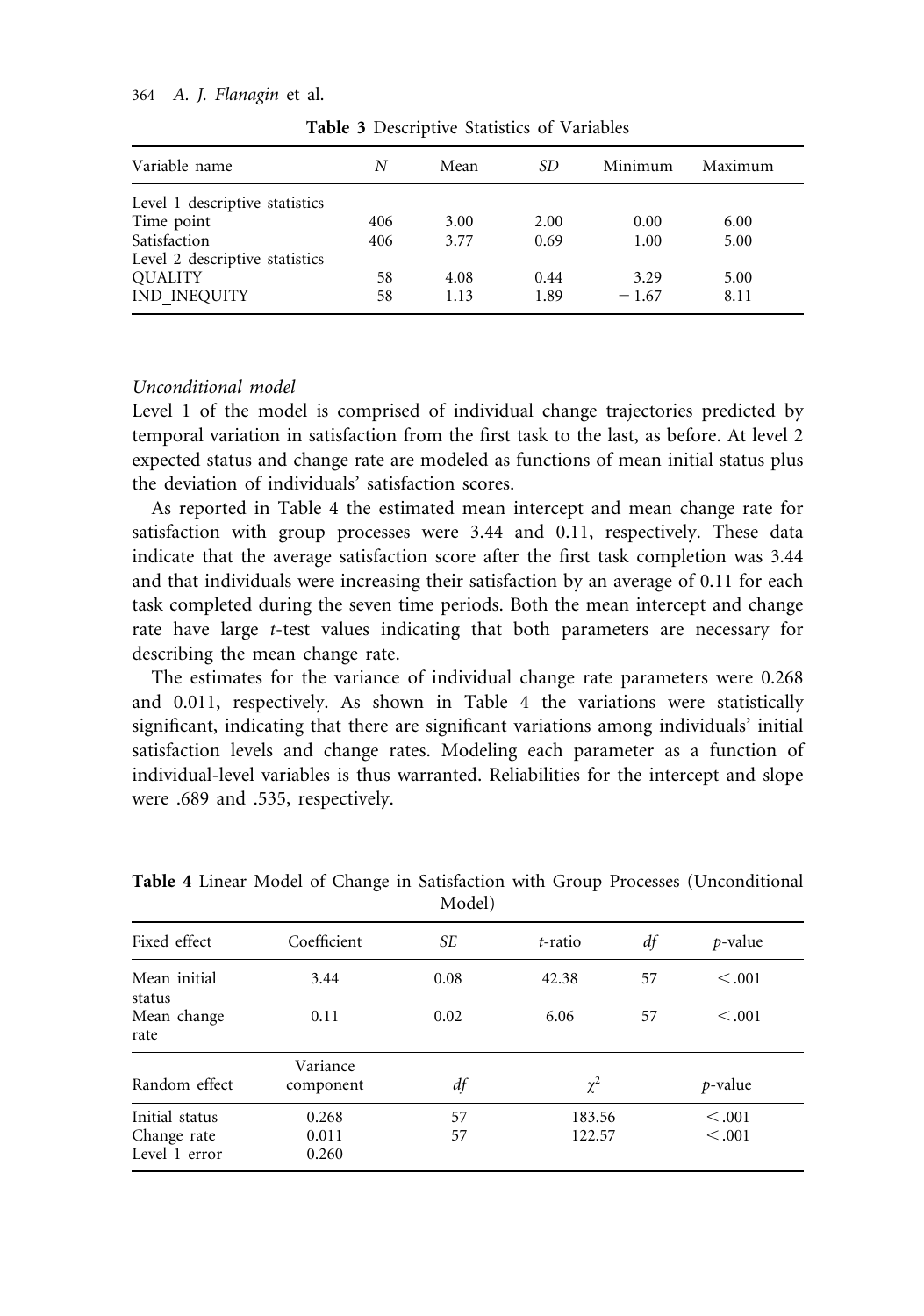| Fixed effect        | Coefficient | SЕ   | t-ratio | df | $p$ -value |
|---------------------|-------------|------|---------|----|------------|
| Model for           |             |      |         |    |            |
| initial status      |             |      |         |    |            |
| Base                | 1.76        | 0.68 | 2.59    | 55 | .01        |
| <b>OUALITY</b>      | 0.44        | 0.15 | 2.76    | 55 | $\leq .01$ |
| <b>IND INEQUITY</b> | $-0.09$     | 0.03 | $-3.42$ | 55 | $\leq .01$ |
| Model for           |             |      |         |    |            |
| change rate         |             |      |         |    |            |
| Base                | $-0.11$     | 0.18 | $-0.59$ | 55 | .56        |
| <b>QUALITY</b>      | 0.04        | 0.04 | 1.11    | 55 | .27        |
| <b>IND INEQUITY</b> | 0.02        | 0.01 | 2.36    | 55 | .02        |

**Table 5** Linear Model of Change in Satisfaction with Group Processes (Effects of Acquired Information Quality and Differences Between My Contribution and Others' Contribution)

*Conditional model (intercept- and slopes-as-outcomes model)*

Two predictors are now introduced into the level 2 model: information quality (QUALITY) and contribution inequity (IND INEQUITY). Level 1 is unchanged from the previous unconditional model. At level 2, information quality and contribution inequity are introduced as predictors for intercept and slope, respectively.

Table 5 shows the estimated fixed-effects results for this analysis. The results indicate that QUALITY and IND INEQUITY significantly predict initial satisfaction with group processes. IND INEQUITY also influences the rate of change in satisfaction, whereas QUALITY does not significantly affect that rate of change. In other words, for initial status the higher the quality of information that individuals acquire, the higher the satisfaction after the completion of the first task. However, there is no change over time in the relationship between QUALITY and satisfaction. On the other hand, for IND INEQUITY, the more an individual's own contribution exceeds others' contributions, the less satisfied that individual is after completion of the first task. Additionally, IND INEQUITY has a statistically significant effect on the rate of change in satisfaction. Interestingly, however, the higher individuals' contributions are relative to others' average contributions, the higher the rate of change in their satisfaction over time. The more individuals perceive themselves to contribute, the more rapidly their satisfaction grows.

**Table 6** Variance Explained in Initial Status and Growth Rate as a Result of Information Quality and Inequity in Group Participation

| Model                                                       | Initial status variance | Growth rate variance |
|-------------------------------------------------------------|-------------------------|----------------------|
| Unconditional<br>Conditional on QUALITY<br>and IND INEQUITY | 0.268<br>0.162          | 0.011<br>0.010       |
| Proportion of variance<br>explained (percentage)            | 39.55                   | 9.09                 |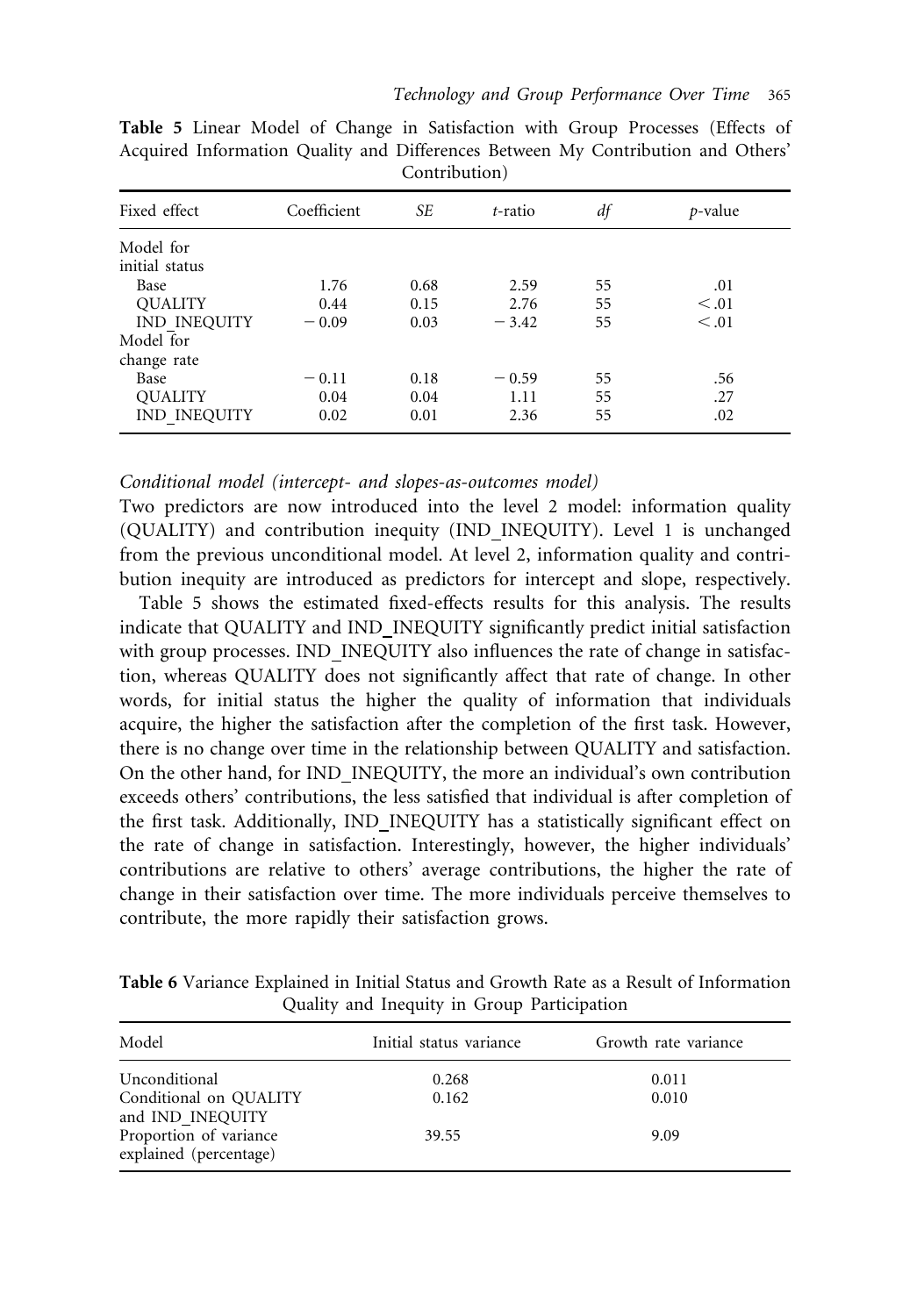| Fixed effect                | Coefficient | SЕ   | t-ratio | df | <i>p</i> -value |
|-----------------------------|-------------|------|---------|----|-----------------|
| Model for initial<br>status |             |      |         |    |                 |
| Base                        | 1.37        | 0.99 | 1.38    | 54 | .17             |
| <b>OUALITY</b>              | 0.45        | 0.16 | 2.82    | 54 | $\leq .01$      |
| OTHER CON                   | 0.11        | 0.04 | 2.71    | 54 | < 0.01          |
| MY CON                      | $-0.09$     | 0.03 | $-3.06$ | 54 | < 0.01          |
| Model for change            |             |      |         |    |                 |
| rate                        |             |      |         |    |                 |
| Base                        | $-0.25$     | 0.27 | $-0.92$ | 54 | .36             |
| <b>OUALITY</b>              | 0.05        | 0.04 | 1.21    | 54 | .23             |
| OTHER CON                   | $-0.02$     | 0.01 | $-1.41$ | 54 | .16             |
| MY CON                      | 0.02        | 0.01 | 2.48    | 54 | .02             |

**Table 7** Linear Model of Change in Satisfaction with Group Processes (Effects of Acquired Information Quality, My Contribution, and Others' Contribution)

Table 6 displays the estimated variances for the random effects in this model and compares these results with those from the unconditional model. The proportion of variance explained is the difference between the total parameter variance (estimated from the unconditional model) and the residual parameter variance (based on this conditional model), relative to the total parameter variance. Introducing QUALITY and IND INEQUITY as predictors accounts for 39.55% of the parameter variance in the initial status and 9.09% of the parameter variance in the rate of change in satisfaction with group processes.

Interestingly, for the rate of change the estimated parameter indicates that the greater one's own contribution compared to others' contributions, the more rapidly that individual's satisfaction changes. In order to find out more about this relationship, one's own contribution (MY CON) and others' average contributions (OTHER CON) were entered as separate predictors at the second-level of a subsequent model, in the place of differences in contribution (IND INEQUITY).

As shown in Table 7 others' contributions and one's own contribution account for significant variations in the satisfaction level after the first task completion (i.e., initial status), but in the opposite direction. That is, the higher others' contributions, the greater satisfaction, whereas the higher one's own contribution, the less satisfaction. For the rate of change in satisfaction over time, only one's own contribution accounts for significant variation. This time, however, the sign is positive, indicating that the higher one's own contribution, the more dramatically that rate of satisfaction increases over time.

#### **Discussion**

Given the well-established importance of the determinants and effects of group members' satisfaction in face-to-face contexts (Gouran, 1973; Maier, 1950; Shaw, 1981), it is remarkable how little is known about *changes* in members' satisfaction as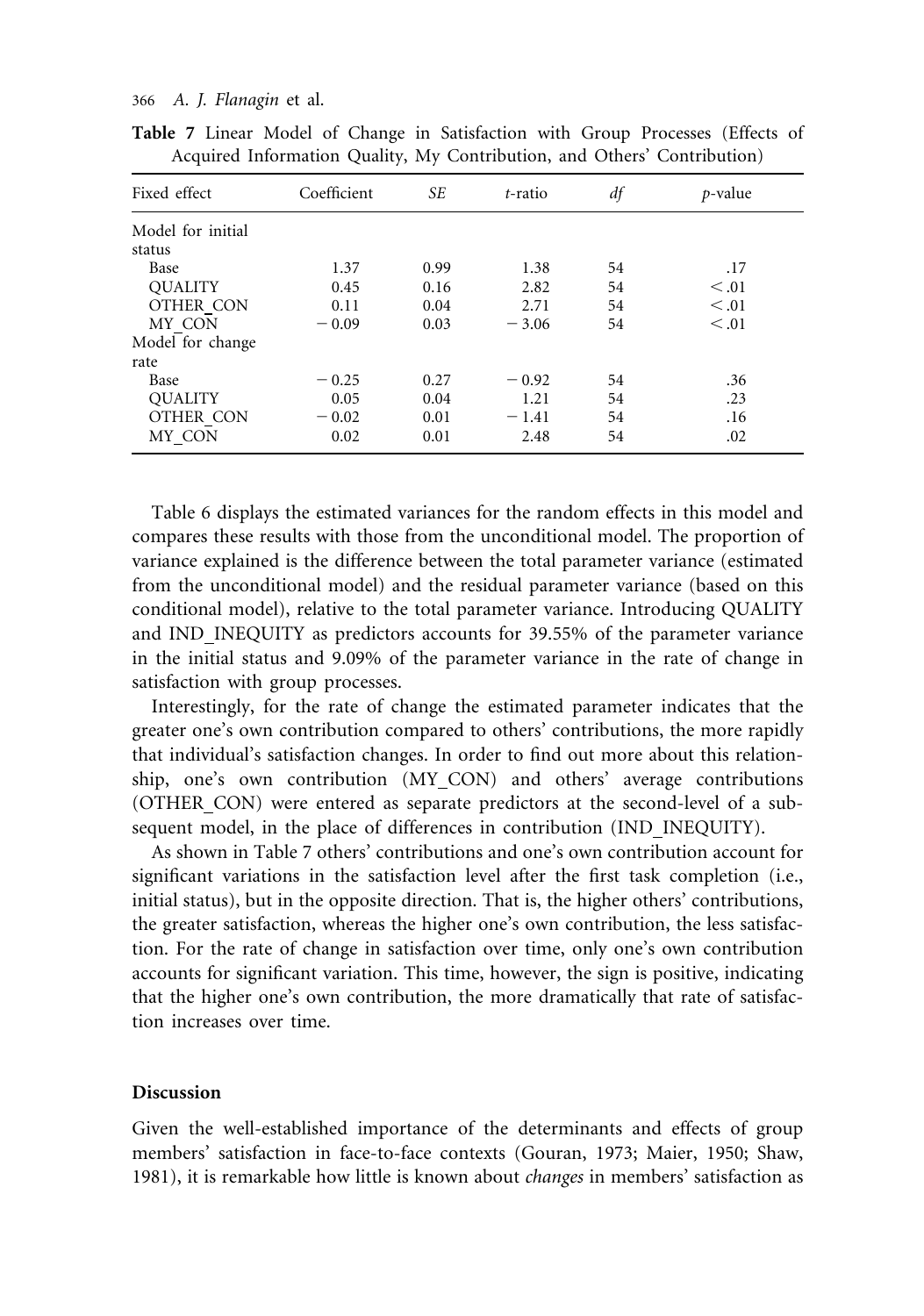groups perform their work over time—not only in face-to-face groups, but especially in environments supported by collaborative technologies in which members are not co-present. This study investigated computer-mediated group members' satisfaction with group processes as they completed seven tasks over 10 weeks. Fifty-eight members of 10 computer-mediated groups reported satisfaction with group processes at seven points in time. With regard to the research questions posed, four results are noteworthy.

First, findings revealed that individuals' levels of satisfaction changed over time. As is evident from the level 2 and level 3 models in the HLM analyses, the overwhelming portion of the variation is between individuals, not between groups. This relative lack of group variation is not entirely surprising, since no experimental induction was invoked to vary satisfaction across groups. Nonetheless, these changes in individual members' satisfaction have important implications. There has been a plethora of investigations involving satisfaction (Keyton, 1991) and reporting relationships between members' satisfaction and its many correlates and effects. Given the relative dearth of longitudinal investigations of group members' states and behaviors by communication researchers (Poole et al., 1999), however, and findings from this study that satisfaction levels change over time, these results may be need to be reinterpreted in terms of *when* the relationship was observed in those groups' development. Because the majority of investigations has examined satisfactionrelated dynamics in groups with no history of interacting prior to the investigation, findings may well be attenuated or amplified by processes associated with performance on subsequent tasks. On the other hand, when satisfaction was assessed at single points *later* in groups' development, those findings may be artifactually affected by group history.

Second, the effects of an important communication variable—the quality of information acquired from other group members—on individuals' satisfaction in computer-mediated groups was examined. Results indicated that the higher the quality of information that members reported receiving from others through the collaborative technology, the higher their satisfaction following completion of the first task. This finding remained relatively constant, with information quality not affecting subsequent rates of change of members' satisfaction. Indeed, although information quality accounted for more than 30% of the parameter variance in initial satisfaction (following completion of the first task), it was associated with less than 10% of the parameter variance in rate of change in members' satisfaction with group processes in the computer-mediated groups. In part this outcome is due to the relative stability in the relationship between perceived information quality and satisfaction over time. Consistent with previous research demonstrating that interacting via collaborative technologies enhances the quality of information in computer-mediated groups (Sharda et al., 1988; Steeb & Johnson, 1981; Valacich et al., 1993), perceived information quality and satisfaction increased quite constantly over time.

Third, perceptions of one's own and others' information contributions had significant and intriguing effects on members' satisfaction. Interestingly, the higher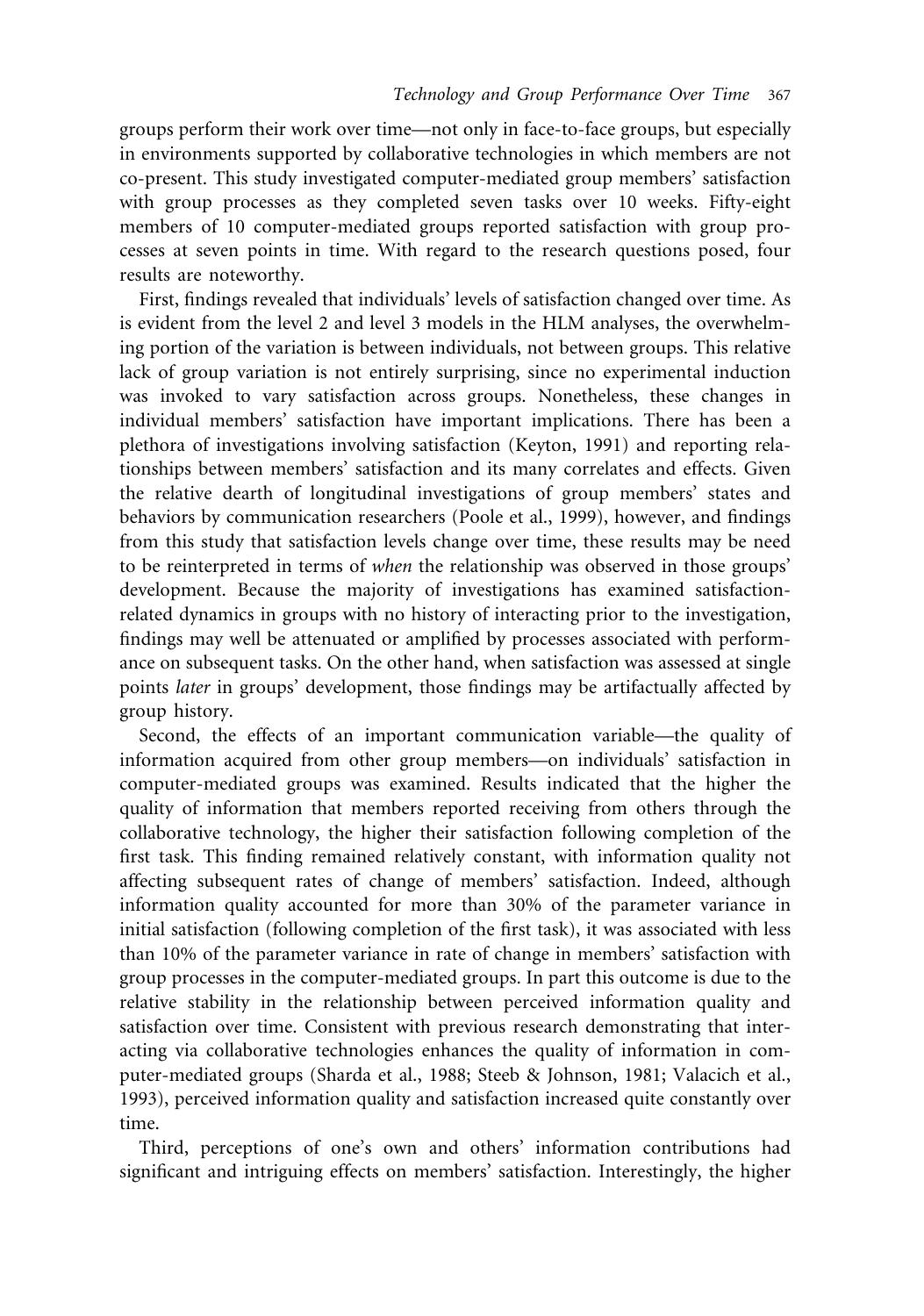others' contributions the higher one's own satisfaction, but the higher one's own contribution the less satisfied one was. The portion of this finding underscoring the relative importance of others' contributions is consistent with Gouran's (1973) study of face-to-face (FtF) groups solving a problem at one point in time. Gouran found that one's perception of others' contributions consistently and most strongly predicted members' satisfaction. Another aspect of findings from this study is inconsistent with Gouran's results, however, which indicated that perceptions of the quality of one's own contributions were not strongly related to satisfaction in FtF groups. Although Gouran's results suggest that members place more responsibility on others for group outcomes (in ways that mediate their own satisfaction), results of the present investigation indicate that members' satisfaction is negatively related to the absolute amount of their own contributions. Whether this finding is a consequence of contribution dynamics over time (which Gouran did not study), or whether it is due to norms of equitable participation that may exist in computer-mediated groups but not in FtF groups (which we did not study), remains unclear and warrants further study.

Finally, especially pronounced were the effects of another aspect of group participation—members' perceived contribution inequity (one's own contributions relative to the average of others' perceived contributions). Contribution inequity was significantly related to satisfaction with group processes in these 10 computer-mediated groups beginning with completion of the initial task. The more that a member's own reported contribution exceeded the average of other members' perceived contributions, the less that individual's satisfaction across the seven tasks. Furthermore, although information quality did not significantly affect the rate of changes in computer-mediated group members' satisfaction (as discussed above), contribution inequity was significantly associated with the rate of change of members' satisfaction. In other words, satisfaction changes over time and perceived contribution inequity appears to influence the speed of this change. In addition, one's own absolute (not relative) contribution affects the change rate, whereas others' average contribution does not. This finding indicates that although the relationship between contribution inequity and satisfaction is negative when examined for a single point in time, CMG members with greater contribution inequity show faster changes in their satisfaction over time. That is, CMG members with greater contribution inequity are less satisfied with group processes initially, but the rate at which they become more satisfied over time is greater than the rate for those with more contribution equity.

In spite of the fact that data from this study were collected over time, based on interdependent, purposeful tasks that served as the basis for meaningful rewards, there are potentially relevant limitations as a result of these data as well. Findings from this study are derived from a small number of groups, of relatively fixed size, that was comprised of students who were not working within a realistic organizational environment. As such findings may lack robustness, and potentially deviate from organizational groups composed of a wider range of membership sizes, with existing group histories and hierarchies. Future research is required to determine the consequence of these differences, and to determine if results of this study are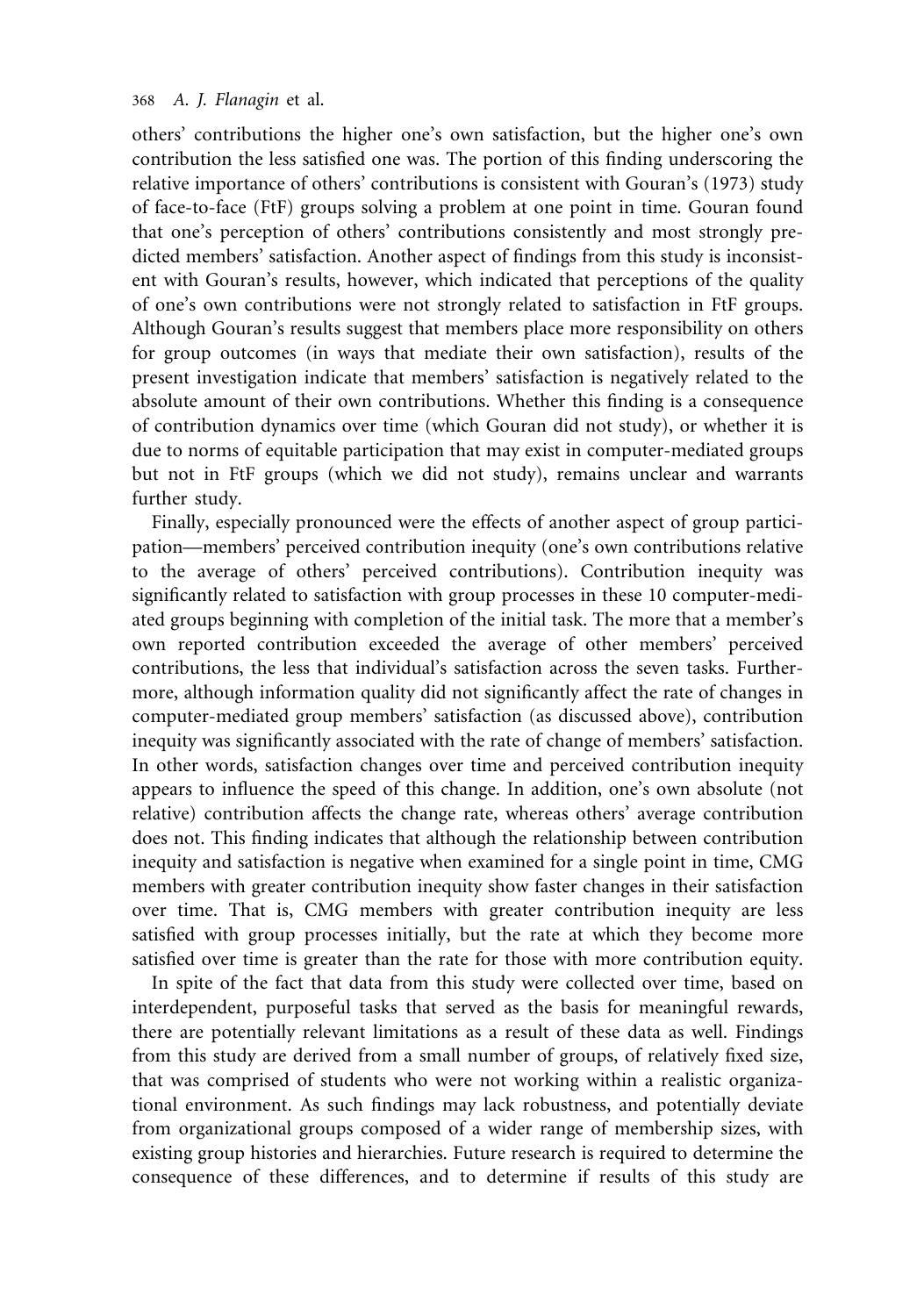replicable across groups working with technologies with both richer and leaner communication and information sharing capabilities.

Ultimately, this study provides insight into the dynamics of computer-supported groups by examining members' satisfaction with group processes, as influenced by the quality and equity of members' contributions toward the collective effort. Importantly, findings from this study are based on longitudinal observations of groups performing meaningful tasks, couched at both the individual and group levels. Consequently, this research sheds light on important features of virtual groups (Ahuja & Galvin, 2003) operating within the present-day media environment at a time when such understanding is crucial for those interested in contemporary group processes (Fulk & Collins-Jarvis, 2001; Jackson, Poole, & Kuhn, 2003; Kline & McGrath, 1999).

#### **Notes**

- [1] Although these reliabilities may seem low, they are quite typical, especially with a small sample size (Pollack, 1998). Reliability in HLM measures "the ratio of the true score or parameter variance, relative to the observed score or total variance of the sample mean" and determines weights given to different means (i.e., individual mean, group mean, and grand mean) in composing a Bayes estimator (Raudenbush & Bryk, 2002, p. 46). For further discussion, see Raudenbush and Bryk (2002).
- [2] Percentage of variance between groups for initial status  $=[.057/(.057+.203)] \times 100$ . Percentage of variance between groups for change rate  $=[.002/(.002 + .009)] \times 100$ .

#### **References**

- Adams, J. S. (1965). Inequity in social exchange. In L. Berkowitz (Ed.), *Advances in experimental social psychology* (*Vol. 2*, pp. 267–299). New York: Academic Press.
- Ahuja, M. K., & Galvin, J. E. (2003). Socialization in virtual groups. *Journal of Management*, *29*, 161–185.
- Alavi, M. (1994). Computer-mediated collaborative learning: An empirical evaluation. *MIS Quarterly*, *18*, 159–174.
- Anonymous. (1998). To reveal or not to reveal: A theoretical model of anonymous communication. *Communication Theory*, *8*, 381–407.
- Bales, R. F., & Strodtbeck, F. L. (1951). Phases in group problem-solving. *Journal of Abnormal and Social Psychology*, *46*, 485–495.
- Benbasat, I., & Lim, L. (1993). The effects of group, task, context and technology variables on the usefulness of group support systems: A meta-analysis of experimental studies. *Small Group Research*, *24*, 430–462.
- Bickson, T. K. (1994). Organizational trends and electronic media: Work in progress. *American Archivist*, *57*, 48–67.
- Bonito, J. A., & Hollingshead, A. H. (1997). Participation in small groups. In B. R. Burleson (Ed.), *Communication yearbook* (*Vol. 20*, pp. 227–261). Thousand Oaks, CA: Sage.
- Bormann, E. G. (1970). The paradox and promise of small group research. *Communication Monographs*, *37*, 211–217.
- Brashers, D. E, Adkins, M., & Meyers, R. (1994). Argumentation and computer-mediated group decision making. In L. R. Frey (Ed.), *Group communication in context: Studies of natural groups* (pp. 263–282). Hillsdale, NJ: Lawrence Erlbaum Associates, Inc.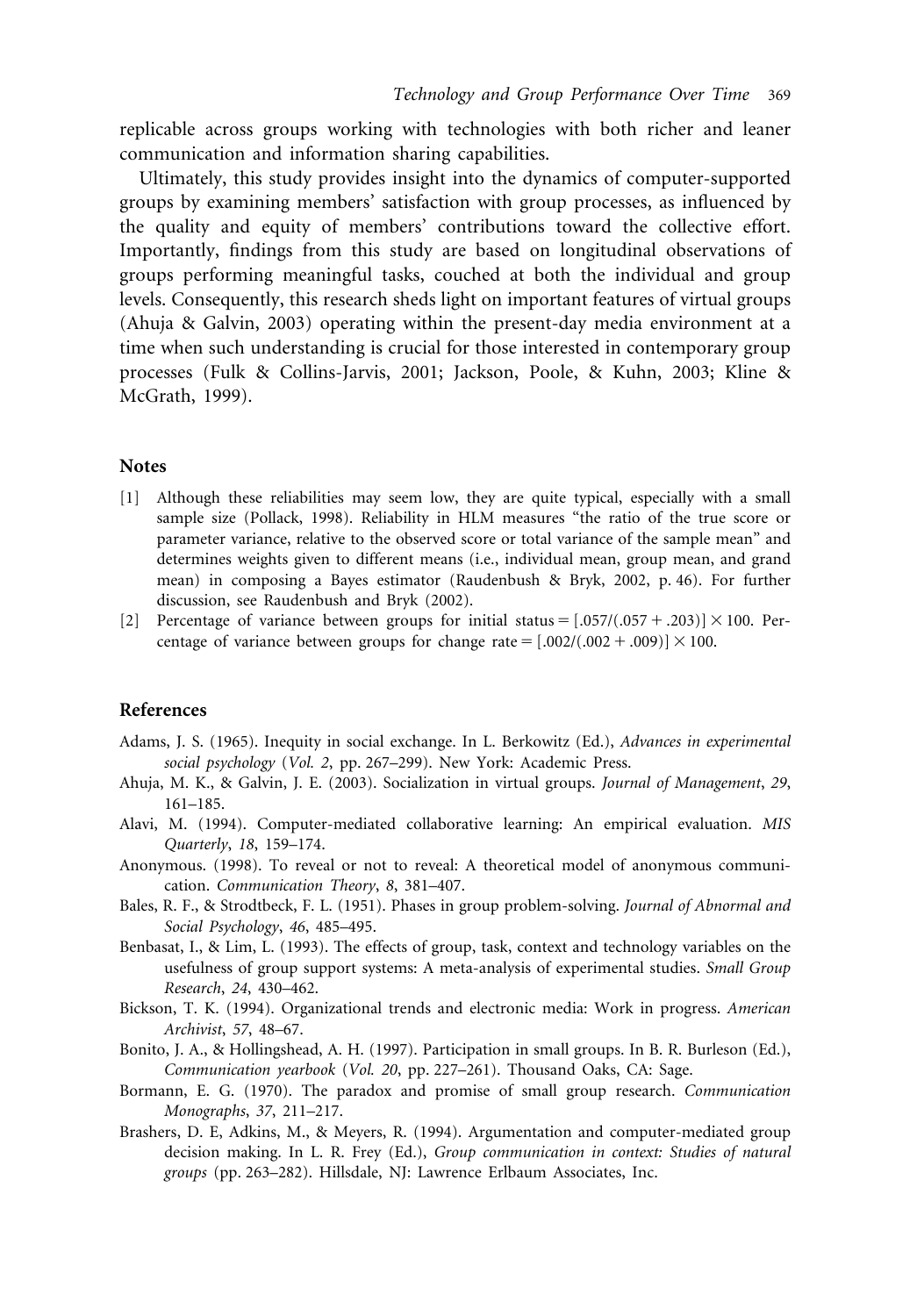Bryk, A. S., & Raudenbush, S. W. (1992). *Hierarchical linear models*. Newbury Park, CA: Sage.

- Carey, J. M., & Kacmar, C. J. (1997). The impact of communication mode and task complexity on small group performance and member satisfaction. *Computers in Human Behavior*, *13*, 23–49.
- Ciborra, C. U. (1996). Mission critical: Challenges for groupware in a pharmaceutical company. In C. U. Ciborra (Ed.), *Groupware and teamwork: Invisible aid or technical hindrance?* (pp. 90–120). Chichester, UK: John Wiley & Sons.
- Ciborra, C. U., & Patriotta, G. (1996). Groupware and teamwork in new product development: The case of a consumer goods multinational. In C. U. Ciborra (Ed.), *Groupware and teamwork: Invisible aid or technical hindrance?* (pp. 121–142). Chichester, UK: John Wiley & Sons.
- Contractor, N. S., & Seibold, D. R. (1993). Theoretical frameworks for the study of structuring processes in group decision support systems. *Human Communication Research*, *19*, 528–563.
- Contractor, N. S., Seibold, D. R., & Heller, M. A. (1996). Interactional influence in the structuring of media use in groups: Influence in members' perceptions of group decision support system use. *Human Communication Research*, *22*, 451–481.
- Corfman, K. P., Steckel, J. H., & Lehmann, D. R. (1990). Longitudinal patterns of group decisions: An exploratory analysis. *Multivariate Behavioral Research*, *25*, 249–273.
- Cragan, J. F., & Wright, D. W. (1990). Small group communication research of the 1980's: A synthesis and critique. *Communication Studies*, *41*, 212–236.
- Dittrich, J. E., & Carrell, M. R. (1979). Organizational equity perception, employee job satisfaction, and departmental absence and turnover rates. *Organizational Behavior and Human Performance*, *24*, 29–40.
- Fisher, B. A. (1970). Decision emergence: Phases in group decision-making. *Speech Monographs*, *37*, 53–66.
- Frey, L. R. (1994a). The call of the field: Studying communication in natural groups. In L. R. Frey (Ed.), *Group communication in context: Studies of natural groups* (pp. ix–xiv). Hillsdale, NJ: Lawrence Erlbaum Associates, Inc.
- Frey, L. R. (1994b). The naturalistic paradigm: Studying small group in the postmodern era. *Small Group Research*, *25*, 551–577.
- Fulk, J., & Collins-Jarvis, L. (2001). Wired meetings: Technological mediation of wired gatherings. In F. M. Jablin & L. L. Putnam (Eds.), *The new handbook of organizational communication: Advances in theory, research, and methods* (pp. 624–663). Thousand Oaks, CA: Sage.
- Gersick, C. J. G. (1988). Time and transition in work teams: Toward a new model of group development. *Academy of Management Journal*, *31*, 9–41.
- Gersick, C. J. G. (1989). Marking time: Predictable transitions in task groups. *Academy of Management Journal*, *32*, 274–309.
- Glick, W. H., & Roberts, K. H. (1984). Hypothesized interdependence, assumed independence. *Academy of Management Review*, *9*, 722–735.
- Glisson, C. (1987). The group versus the individual as the unit of analysis in small group research. *Social Work With Groups*, *9*, 12–30.
- Gouran, D. S. (1973). Correlates of member satisfaction in group decision-making discussions. *Central States Speech Journal*, *24*, 91–96.
- Gouran, D. S., Brown, C., & Henry, D. R. (1978). Behavioral correlates of perceptions of quality in decision-making discussions. *Communication Monographs*, *45*, 51–63.
- Green, S. G., & Taber, T. D. (1980). The effects of three social decision schemes on decision group process. *Organizational Behavior and Human Performance*, *25*, 97–106.
- Hare, A. P., Blumberg, H. H., Davies, M. F., & Kent, M. V. (1994). *Small group research: A handbook*. Norwood, NJ: Ablex.
- Hollingshead, A. B., McGrath, J. E., & O'Connor, K. M. (1993). Group task performance and communication technology: A longitudinal study of computer-mediated versus face-to-face work groups. *Small Group Research*, *24*, 307–333.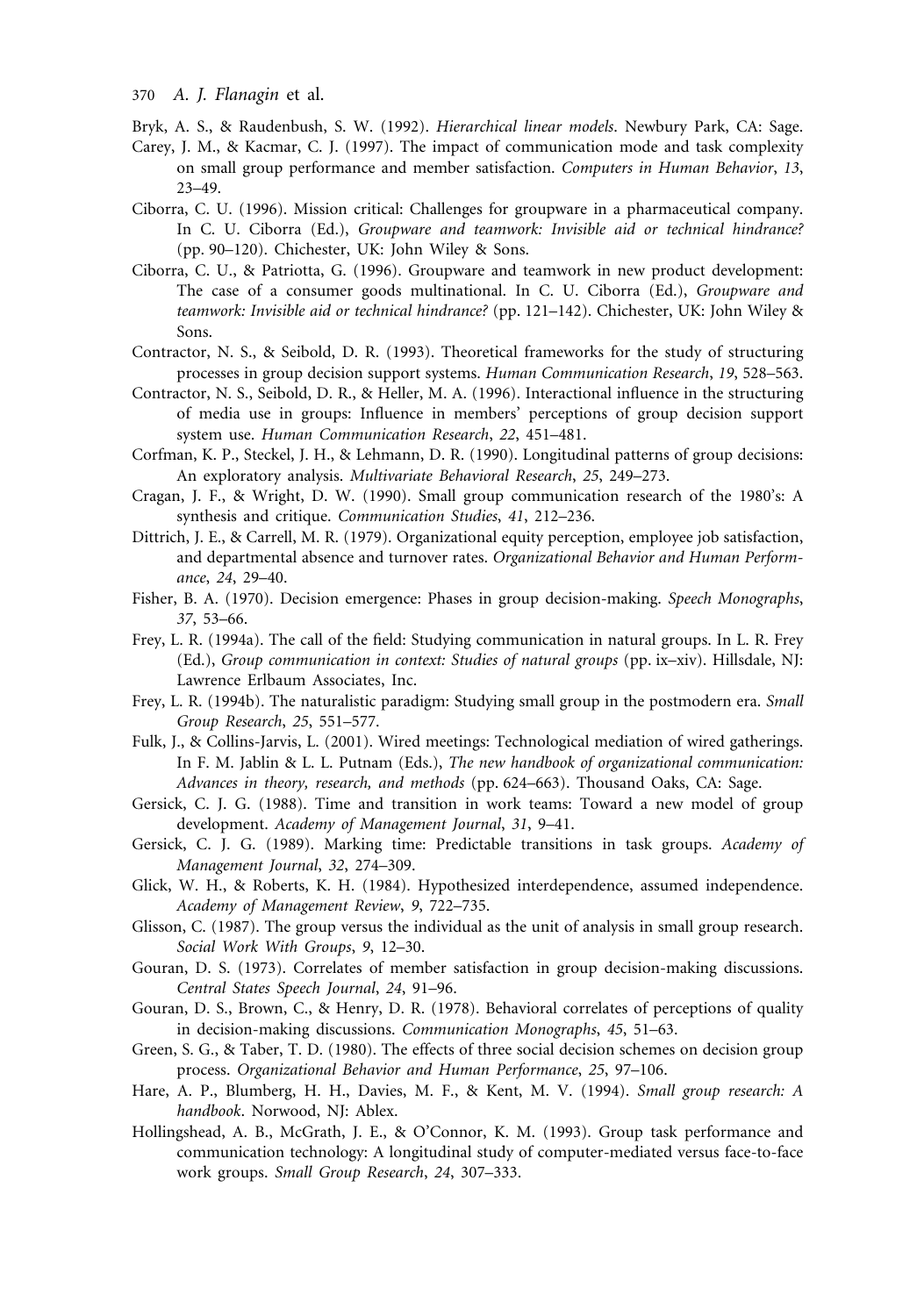- Hopkins, K. D. (1982). The unit of analysis: Group means versus individual observations. *American Educational Research Journal*, *24*, 623–641.
- Hox, J. J., & Kreft, I. G. G. (1994). Multilevel analysis methods. *Sociological Methods and Research*, *22*, 283–299.
- Hoyle, R. H., & Crawford, A. M. (1994). Use of individual-level data to investigate group phenomena: Issues and strategies. *Small Group Research*, *25*, 464–485.
- Jackson, M. H., Poole, M. S., & Kuhn, T. (2003). The social construction of technology in studies of the workplace. In L. Lievroux & S. Linvingstone (Eds.), *The handbook of new media* (pp. 236–253). London: Sage.
- Kalleberg, A. L., & Griffin, L. J. (1978). Positional sources of inequality in job satisfaction. *Sociology of Work and Occupations*, *5*, 371–401.
- Keyton, J. (1991). Evaluating individual group member satisfaction as a situational variable. *Small Group Research*, *22*, 200–219.
- Kline, T., & McGrath, J. L. (1999). A review of the groupware literature: Theories, methodologies, and a research agenda. *Canadian Psychology*, *40*, 265–271.
- Lou, H., & Scamell, R. W. (1996). Acceptance of groupware: The relationships among use, satisfaction, and outcomes. *Journal of Organizational Computing and Electronic Commerce*, *6*, 173–190.
- Maier, N. R. (1950). The quality of group decisions as influenced by the discussion leader. *Human Relations*, *3*, 155–174.
- McGrath, J. E. (1993). The JEMCO workshop: Description of a longitudinal study. *Small Group Research*, *24*, 285–306.
- McGrath, J. E., Arrow, H., Gruenfeld, D. H., Hollingshead, A. B., & O'Conner, K. M. (1993). Groups, tasks, and technology: The effects of experience and change. *Small Group Research*, *24*, 406–420.
- Mennecke, B. E., Hoffer, J. A., & Wynne, B. E. (1992). The implications of group development and history for group support system theory and practice. *Small Group Research*, *23*, 524–572.
- Monge, P. R. (1990). Theoretical and analytical issues in studying organizational processes. *Organization Science*, *1*, 406–430.
- Morran, D. K., Robison, F. F., & Hulse-Killacky, D. (1990). Group research and the unit of analysis problem: The use of ANOVA designs with nested factors. *Journal for Specialists in Group Work*, *15*, 10–14.
- Morton, M. S. (1996). How information technologies can transform organizations. In R. Kling (Ed.), *Computerization and controversy: Value conflicts and social choices* (2nd ed., pp. 148– 160). New York: Academic Press.
- Nezlek, J. B., & Zyzniewski, L. E. (1998). Using hierarchical linear modeling to analyze grouped data. *Group Dynamics: Theory, Research, and Practice*, *2*, 313–320.
- Nunamaker, J. F., Briggs, R. O., & Mittleman, D. D. (1995). Electronic meeting systems: Ten years of lessons learned. In D. Coleman & R. Khanna (Eds.), *Groupware: Technology and applications* (pp. 146–193). Upper Saddle River, NJ: Prentice-Hall.
- Olaniran, B. A. (1996). Group process satisfaction and decision quality in computer-mediated interaction: An examination of contingent relations. In R. S. Cathcart, L. A. Samovar, & L. D. Henman (Eds.), *Small group communication* (pp. 134–146). Dubuque, IA: Brown & Benehmail Publishers.
- Orlikowski, W. J. (1993). Learning from notes: Organizational issues in groupware implementation. *The Information Society*, *9*, 237–250.
- Palmer, J. W. (1998). The use of information technology in virtual organizations. In M. Igbaria & M. Tan (Eds.), *The virtual workplace* (pp. 71–85). Hershey, PA: Idea Group.
- Pollack, B. N. (1998). Hierarchical linear modeling and the "unit of analysis" problem: A solution for analyzing responses of intact group members. *Group Dynamics: Theory, Research, and Practice*, *2*, 299–312.